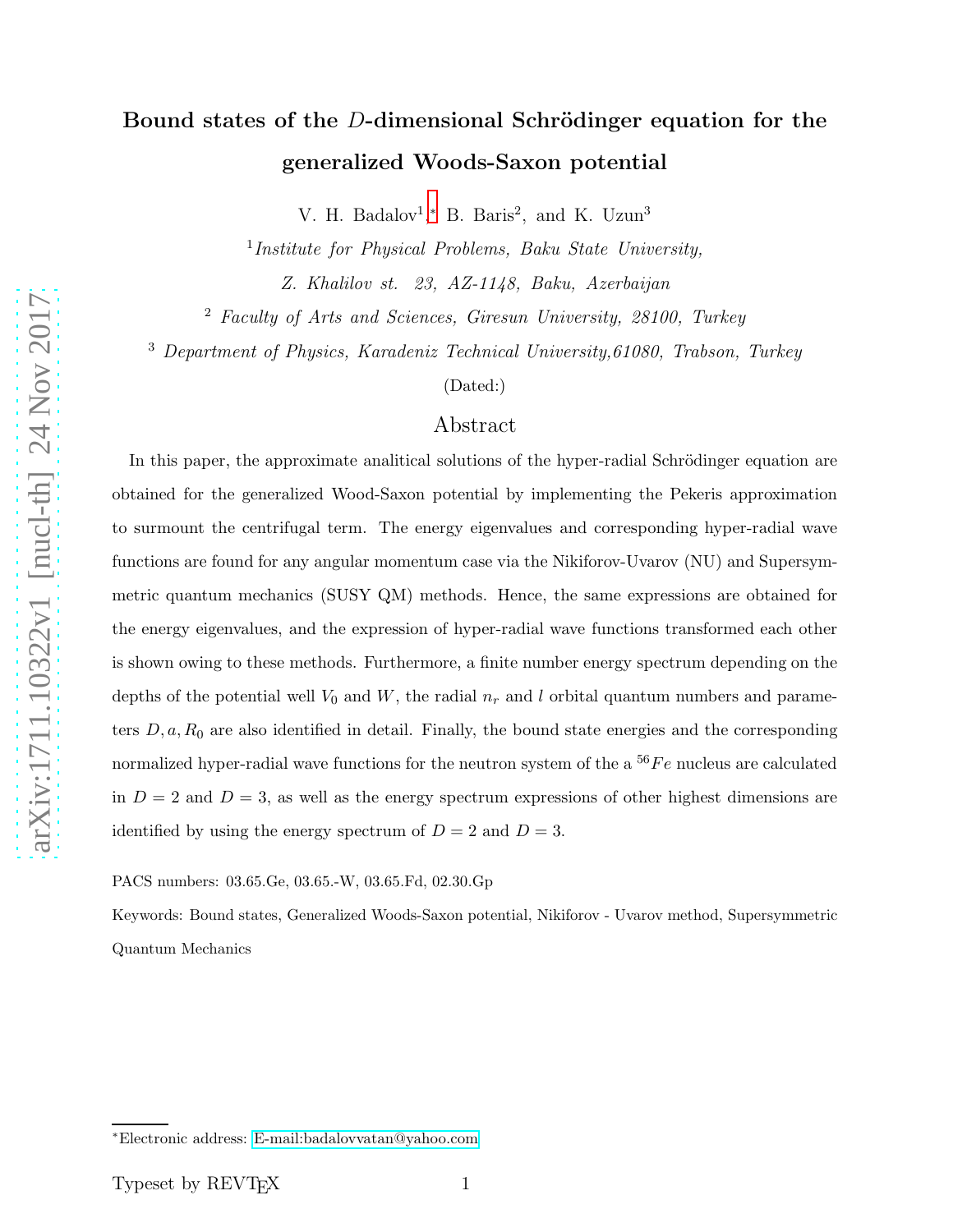#### I. INTRODUCTION

The Woods-Saxon potential was first proposed by R.D.Woods and D.S.Saxon in 1954 to describe the elastic scattering of 20 MeV protons on heavy nuclei [\[1\]](#page-18-0). It is well known that the Woods-Saxon potential which is considered in the present study is one of the most realistic short-range potentials in physics. Since then, the Woods-Saxon potential has attracted a great deal of interest over the years and has been one of the most useful models for determining the single particle energy levels of nuclei  $[2-5]$  and the nucleus-nucleus interactions [\[6](#page-18-3)[–10\]](#page-18-4). Furthermore, the exactly or quasi-exactly solutions of the Woods-Saxon type potential for the wave equations (Schrödinger, Dirac, Klein-Gordon) are of high scientific importance in the conceptual understanding of the interactions between the nucleon and the nucleus for both the bound and resonant states. The modified version of the Woods-Saxon potential consists of the volume (standard) Woods-Saxon and its derivative called the Woods-Saxon surface potential and is given by [\[11](#page-18-5)[–15](#page-18-6)]:

$$
V(r) = -\frac{V_0}{1 + e^{\frac{r - R_0}{a}}} + \frac{We^{\frac{r - R_0}{a}}}{\left(1 + e^{\frac{r - R_0}{a}}\right)^2}, \quad (a << R_0),\tag{1.1}
$$

where  $V_0$  and W represent the depths of the potential well,  $R_0$  and a are the radius of the potential and the width of the surface diffuseness, respectively. The surface term in the generalized Woods-Saxon potential induces an extra potential pocket especially at the surface region of the potential, and this pocket is so significant to explain the elastic scattering of some nuclear reactions [\[6](#page-18-3)[–10\]](#page-18-4). Moreover, the Woods-Saxon surface potential induces a potential barrier for  $W < 0$  so that it may be used in the explanation of the resonant states (quasi-bound states) in nuclei. There are some special cases of the generalized Woods-Saxon potential: the GWS potential is reduced to the standard Woods-Saxon form [\[16\]](#page-18-7) for  $W = 0$ and the square well potential for  $W = 0$  and  $a \rightarrow 0$  [\[16](#page-18-7)]. Furthermore the GWS potential is reduced to the Rosen-Morse potential [\[17\]](#page-18-8) for  $R_0 = 0$  [\[13\]](#page-18-9).

The exact analytical solutions of the wave equations such as Schrödinger, Dirac and Klein-Gordon with a physical potential is of paramount importance in quantum physics since the wave function and its associated eigenvalues contain all necessary information for full description of a quantum system. It is well-known that the exact analytical solutions of the this equations are very important, since a bound states of the wave function is more con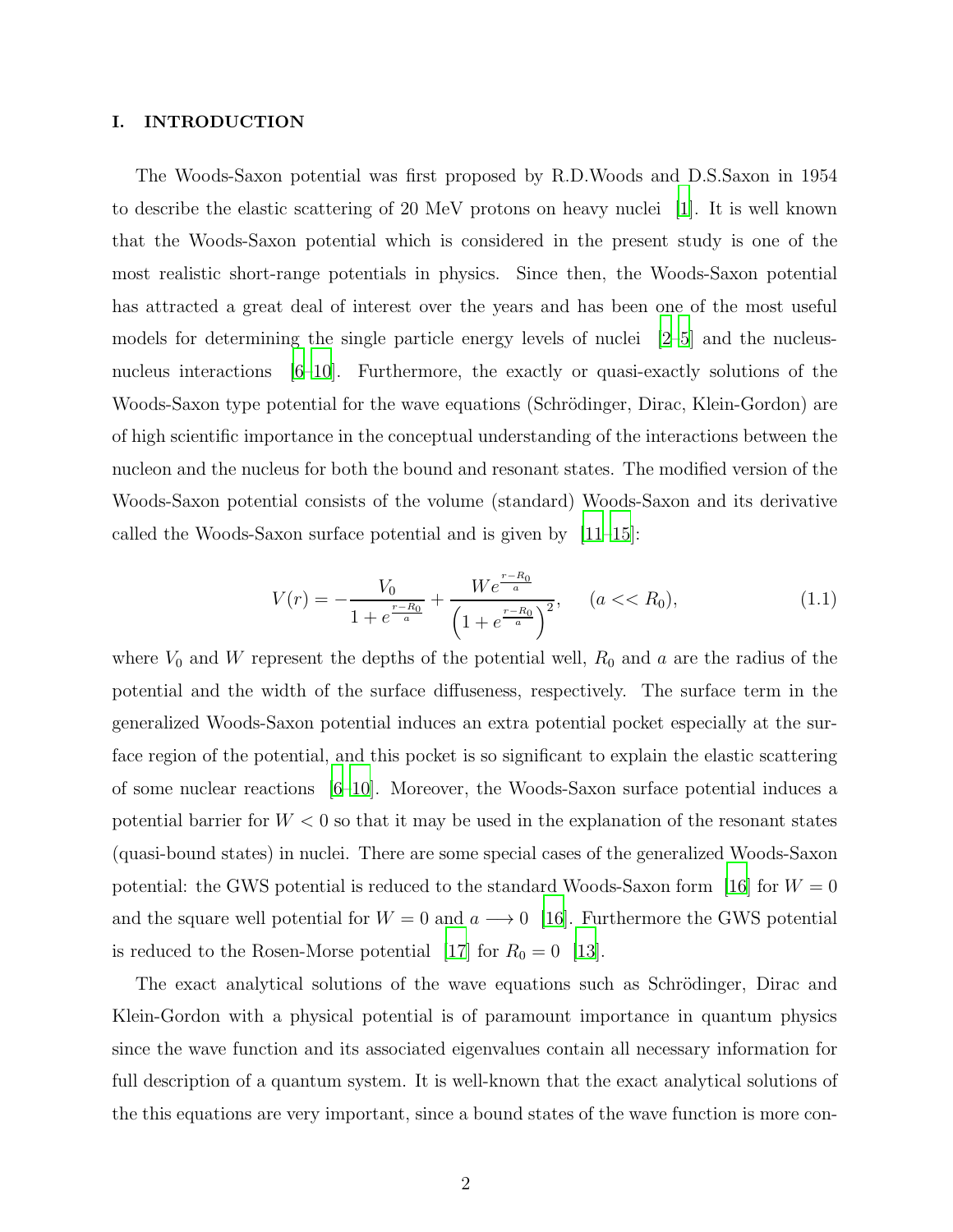venient than the wave function obtained by numerical calculation in explaining the behavior of the system under consideration. Note that, along the years, there was a huge amount of research effort to solve exactly the radial Schrödinger equation for all values of  $n_r$  and l quantum numbers. Unfortunately, it could only be possible for a very limited number of potentials such as harmonic oscillators, Coulomb, Kratzer potentials and so on [\[16\]](#page-18-7) with a centrifugal term for  $l \neq 0$ . In this way, there are several established analytical methods, including Polynomial solution [\[16,](#page-18-7) [18,](#page-18-10) [19](#page-18-11)], Nikiforov-Uvarov method (NU) [\[20](#page-18-12)], Supersymmetric quantum mechanics method (SUSY QM) [\[21](#page-18-13), [22\]](#page-18-14), and Asymptotic iteration method (AIM) [\[23](#page-18-15)[–29](#page-19-0)], in order to solve analytically the radial Schrödinger equation for  $l \neq 0$ within various potentials. G.Levai et al. suggested a simple method for the proposed potentials for which the Schrödinger equation can be solved exactly with special functions  $\vert 30 \vert$ and presented relationship between the introduced formalism and supersymmetric quantum mechanics [\[21](#page-18-13)]. Furthermore, in order to solve the Schrödinger equation applicable to problems of non-perturbative nature, P.Amore et al. introduced a novel method [\[31\]](#page-19-2). Thus, this method was applied to calculate the energies and wave functions of the ground and first excited state of the quantum anharmonic potential. Although S. Flügge gave an exact expression for the wave function and suggested a graphical method for the energy eigenvalues at  $l = 0$ , this potential could not be solved exactly without using any approximation for  $l \neq 0$  yet [\[16\]](#page-18-7).

In recent years, the Nikiforov-Uvarov (NU) [\[20](#page-18-12)] and Supersymmetric quantum mechanics (SUSY QM) [\[21](#page-18-13), [22\]](#page-18-14) methods with various approximations have been proposed for solving the Schrödinger type equations analytically. Many papers show the power and simplicity of both of these methods in solving central and noncentral potentials [\[32](#page-19-3)[–43\]](#page-19-4). Hence, NU method allows one to solve the second order linear differential equation by reducing to a generalized equation of hypergeometric type which is a second order type homogeneous differential equation with polynomials coefficients of degree not exceeding the corresponding order of differentiation, and SUSY QM method is based on determining the eigenstates of known analytically solvable potentials using algebraic operator formalism without ever having to solve the Schrödinger differential equation by standard series technique. That is why, it would be more significant to solve the non-relativistic radial Schrödinger equation with using both of these methods for the generalized Woods-Saxon potential for  $l \neq 0$ , since it has been extensively utilized to describe the bound and continuum states of the interacting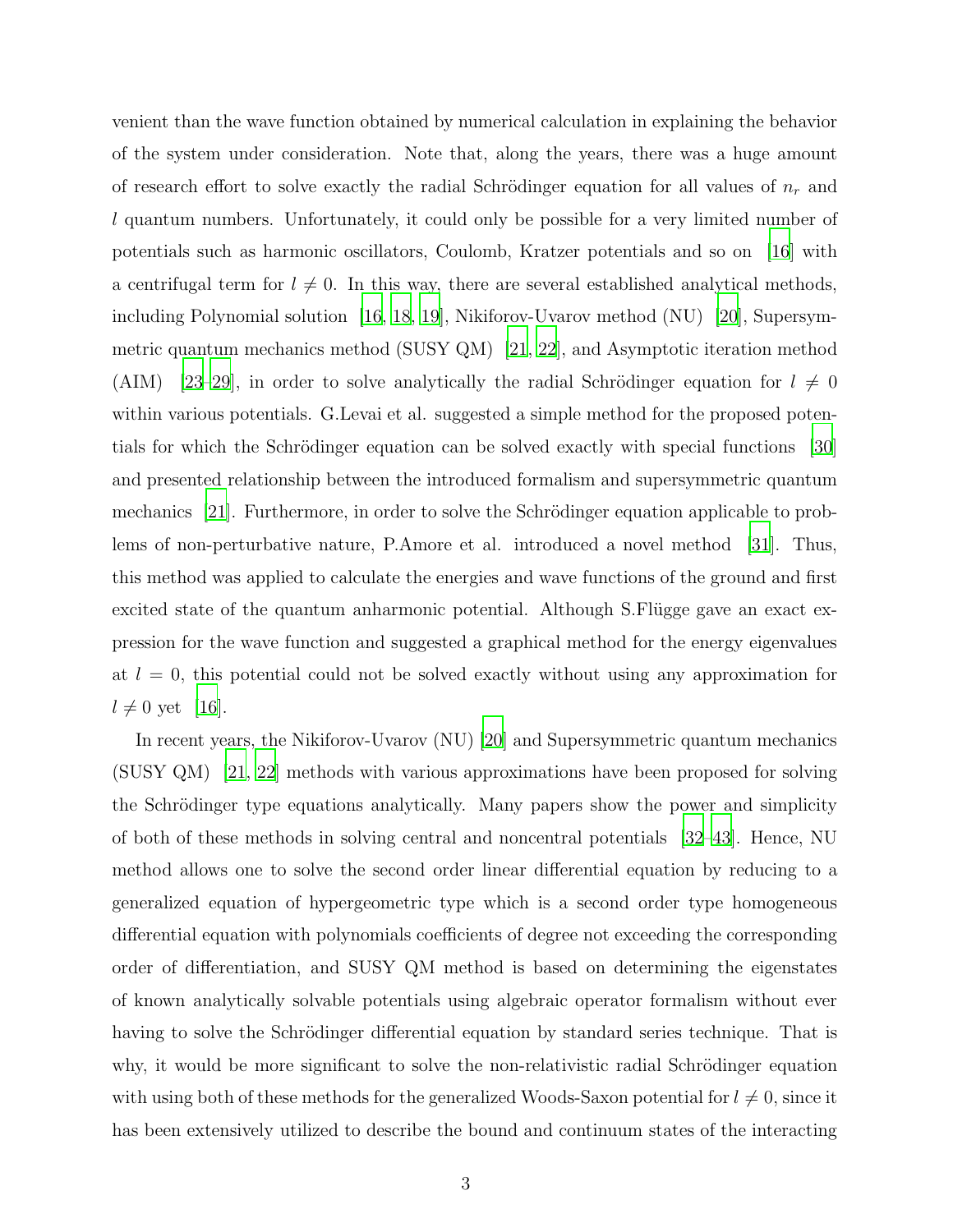systems. In this way, one can need to obtain the energy eigenvalues and corresponding eigenfunctions of the one particle problem within this potential. The NU method was used in  $[13]$  to solve the radial Schrödinger equation for the generalized Woods-Saxon potential for  $l = 0$ . In this paper, it has been noted that there are inconsistent between the analytical and the numerical results for the GWS potential with the  $l = 0$  state [\[13\]](#page-18-9). Hence, in mentioned study, the authors made errors in application of the NU method, and these errors have led to incorrect results [\[44\]](#page-19-5). Later authors made also similar errors in application of the Nikiforov-Uvarov and Asymptotic iteration methods in the following works [\[45](#page-19-6)[–48\]](#page-19-7).

Note that, there are some efforts to obtain the approximate analytical solutions of the wave equations in terms of the  $l \neq 0$  case; the most widely used approximation is introduced by Pekeris [\[49](#page-19-8)] for the exponential type potential so that this approximation is based on the expansion of the centrifugal barrier in a series of exponentials depending on the internuclear distance up to second order. Another approximation was proposed for the centrifugal term by Greene and Aldrich [\[50](#page-19-9)]

$$
\frac{1}{r^2} = \delta^2 \frac{e^{\delta r}}{(1 - e^{\delta r})^2},
$$
\n(1.2)

However, this approximation is only effective for small values of the screening parameter  $\delta$ [\[28\]](#page-19-10).

In our previous works [\[32](#page-19-3)[–34\]](#page-19-11), in the first time we have given the comprehensive information of how to obtain analytically the exact energy eigenvalues and the corresponding wave functions of the radial Schrödinger and the radial Klein-Gordon equations with Woods-Saxon potential via NU method. Furthermore, the hyper-radial Schrödinger equation with Woods-Saxon potential was solved within the context of the NU, AIM, and SUSY QM methods through the Pekeris approximation to the centrifugal potential, and the energy eigenvalues and corresponding radial wave functions are found for any arbitrary  $l$  state as well [\[35\]](#page-19-12). In these works [\[32](#page-19-3)[–35\]](#page-19-12), the below approximation scheme - the Pekeris approximation [\[49\]](#page-19-8) was proposed for  $V_l(r) = \frac{\hbar^2 \tilde{l}(\tilde{l}+1)}{2\mu r^2}$  the centrifugal potential in any arbitrary l state:

$$
\frac{1}{r^2} = \frac{1}{R_0^2} \left( C_0 + \frac{C_1}{1 + e^{\frac{r - R_0}{a}}} + \frac{C_2}{\left( 1 + e^{\frac{r - R_0}{a}} \right)^2} \right),
$$
\n(1.3)

where  $C_0, C_1, C_2$  quantities dependent on  $R_0, a$  specific potential parameters were defined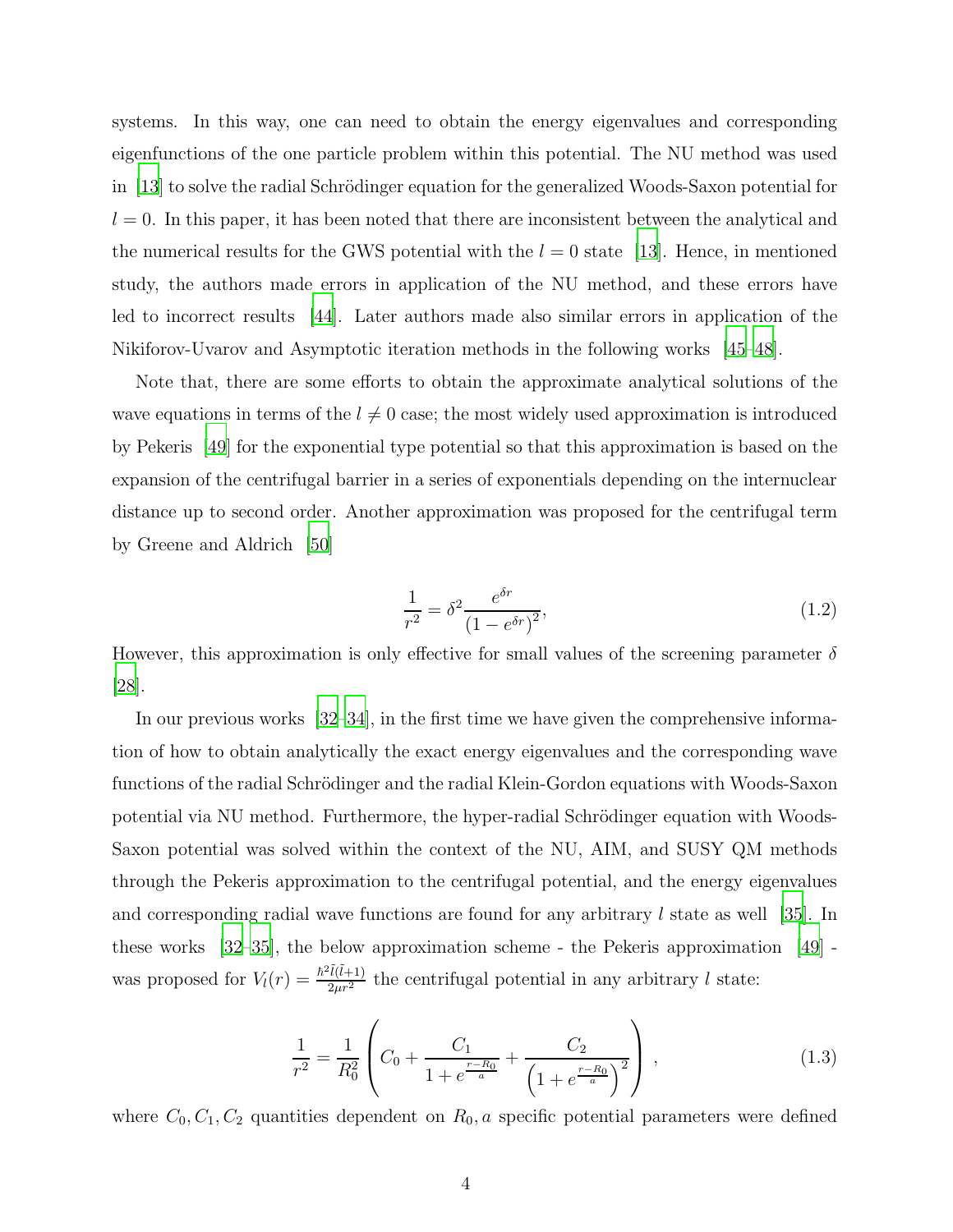by comparing both sides of Eq.(1.1) expression expanding in the Taylor series around the point  $r = R_0$ . But, in Ref. [\[51](#page-19-13)] using NU and SUSY QM methods to solve successfully the  $D$ -dimensional Schrödinger equation with Woods-Saxon potential by applying the Pekeris approximation to the centrifugal potential  $V_l(r)$  based on the settings  $C_0, C_1, C_2$  quantities which are determined around the point  $r = r_{min}$  of the effective potential  $V_{eff}(r)$  in any arbitrary l state. There it became clear that the system has not the bound states for  $n_r = 0$ ,  $l = 0$  when  $D = 3$  and  $D = 4$ , and its reason is related with the standard Woods-Saxon potential cannot describe the system fully. As a way out of this, one need to solve this issue with utilizing the modified version of the standard Woods-Saxon potential such as the generalized Woods-Saxon potential, or the spin and pseudospin symmetries in the standard Woods-Saxon potential [\[52](#page-19-14)[–57](#page-19-15)].

In present paper, our aim is to solve of the hyper radial Schrödinger equation for the generalized Woods-Saxon potential and to obtain the eigenvalues of energy and corresponding eigenfunctions for arbitrary  $l$  angular momentum, by using the Nikiforov-Uvarov and Supersymmetric quantum mechanics methods.

The remainder of the paper is organized as follows: After this introduction, the detailed description of the D-dimensional SE with the generalized Woods-Saxon potential is given in Section II. Next, the implementation of Nikiforov-Uvarov (NU) and Supersymmetric quantum mechanics (SUSY QM) methods to hyper-radial SE which will be a useful guideline for investigators are presented in Section III and IV, respectively. Then in Section V, the results and discussion are presented. Finally, the paper is concluded with brief summary in Section VI.

## II. THE D-DIMENSIONAL SCHRÖDINGER EQUATION WITH THE WOODS-SAXON POTENTIALS

In the D-dimensional  $D \geq 2$  space, the Schrödinger equation with spherically symmetric potential  $V(r)$  is of the form [\[58](#page-20-0)]

$$
\left(-\frac{\hbar^2}{2\mu}\nabla_D^2 + V(r) - E_{n_r l}\right)\psi_{n_r lm}(r,\Omega_D) = 0\,,\tag{2.1}
$$

where D is dimension of space,  $\mu$  is the reduced mass, r is hyperradius,  $\Omega_D =$  $(\theta_1, \theta_2, \ldots, \theta_{D-2}, \phi)$  is hyperangular,  $\hbar$  is the Planck's constant,  $\Delta_D \equiv \nabla_D^2$  is the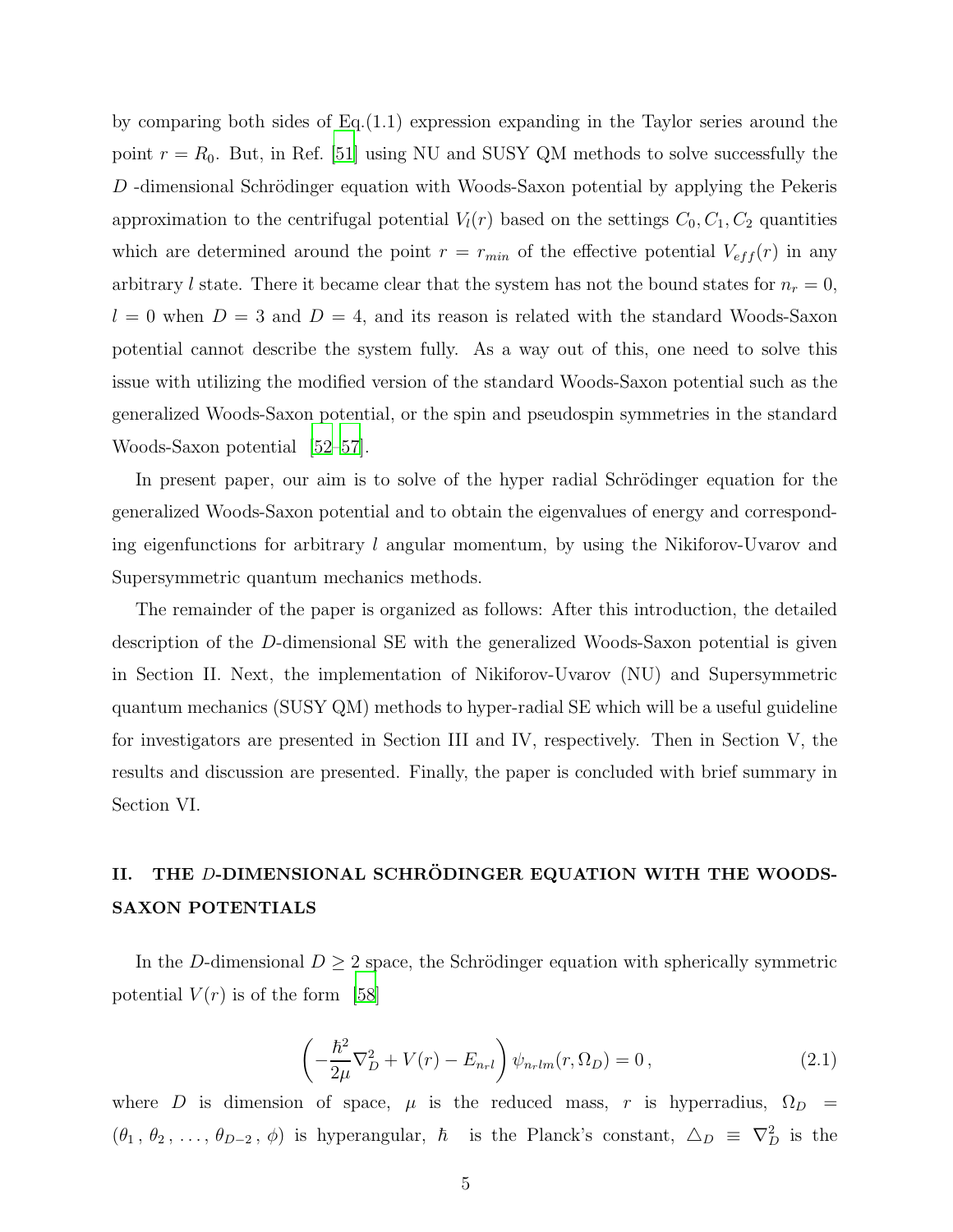Laplasian operator and

$$
\psi_{n_rlm}(r,\Omega_D) = R_{n_rl}(r)Y_{lm}(\Omega_D). \qquad (2.2)
$$

The Laplasian operator divides into a hyper-radial part  $r^{1-D} \frac{\partial}{\partial r} (r^{D-1} \frac{\partial}{\partial r})$  and an angular part  $-\frac{\hat{L}_D^2}{\hbar^2 r^2}$ , i.e.

$$
\nabla_D^2 = r^{1-D} \frac{\partial}{\partial r} \left( r^{D-1} \frac{\partial}{\partial r} \right) - \frac{\hat{L}_D^2}{\hbar^2 r^2},\tag{2.3}
$$

where  $\hat{L}_D$  is the grand orbital angular momentum operator. The eigenfunctions of  $\hat{L}_D^2$  are the hyper-spherical harmonics

$$
\hat{L}_D^2 Y_{lm}(\Omega_D) = \hbar^2 l(l+D-2) Y_{lm}(\Omega_D), \qquad (2.4)
$$

where  $l$  is the angular momentum quantum number.

After substituting the Eqs.(2.2) - (2.4) into (2.2) and using  $\psi_{n_rlm}(r, \Omega_D)$  as the eigenfunction of  $\hat{L}_D^2$  with eigenvalue  $\hbar^2 l(l+D-2)$ , we obtain an equation known as the hyper-radial Schrödinger equation with generalized Woods-Saxon potential

$$
\frac{d^2 R_{n+l}(r)}{dr^2} + \frac{D-1}{r} \frac{d R_{n+l}(r)}{dr} + \frac{2\mu}{\hbar^2} \left[ E_{nl} - V(r) \ - \frac{\hbar^2 l(l+D-2)}{2\mu r^2} \right] R_{n+l}(r) = 0 \,, \ (0 \le r < \infty). \tag{2.5}
$$

Introducing a new function  $u_{n+l}(r) = r^{\frac{D-1}{2}} R_{n+l}(r)$  and a new parametr  $\tilde{l} = l + \frac{D-3}{2}$ , Eq.(2.5) reduces to

$$
\frac{d^2u_{n+l}(r)}{dr^2} + \frac{2\mu}{\hbar^2} \left[ E_{n+l} - V_{eff}(r) \right] u_{n+l}(r) = 0, \qquad (2.6)
$$

where  $V_{eff}(r)$  is effective potential, i.e.

$$
V_{eff}(r) = V(r) + \frac{\hbar^2 \tilde{l}(\tilde{l} + 1)}{2\mu r^2}.
$$
\n(2.7)

Equation (2.7) has the same form as the equation for a particle in one dimension, except for two important differences. First, there is a repulsive effective potential proportional to the eigenvalue of  $\hbar^2 l(\tilde{l}+1)$ . Second, the radial function must satisfy the boundary conditions  $u(0) = 0$  and  $u(\infty) = 0$ .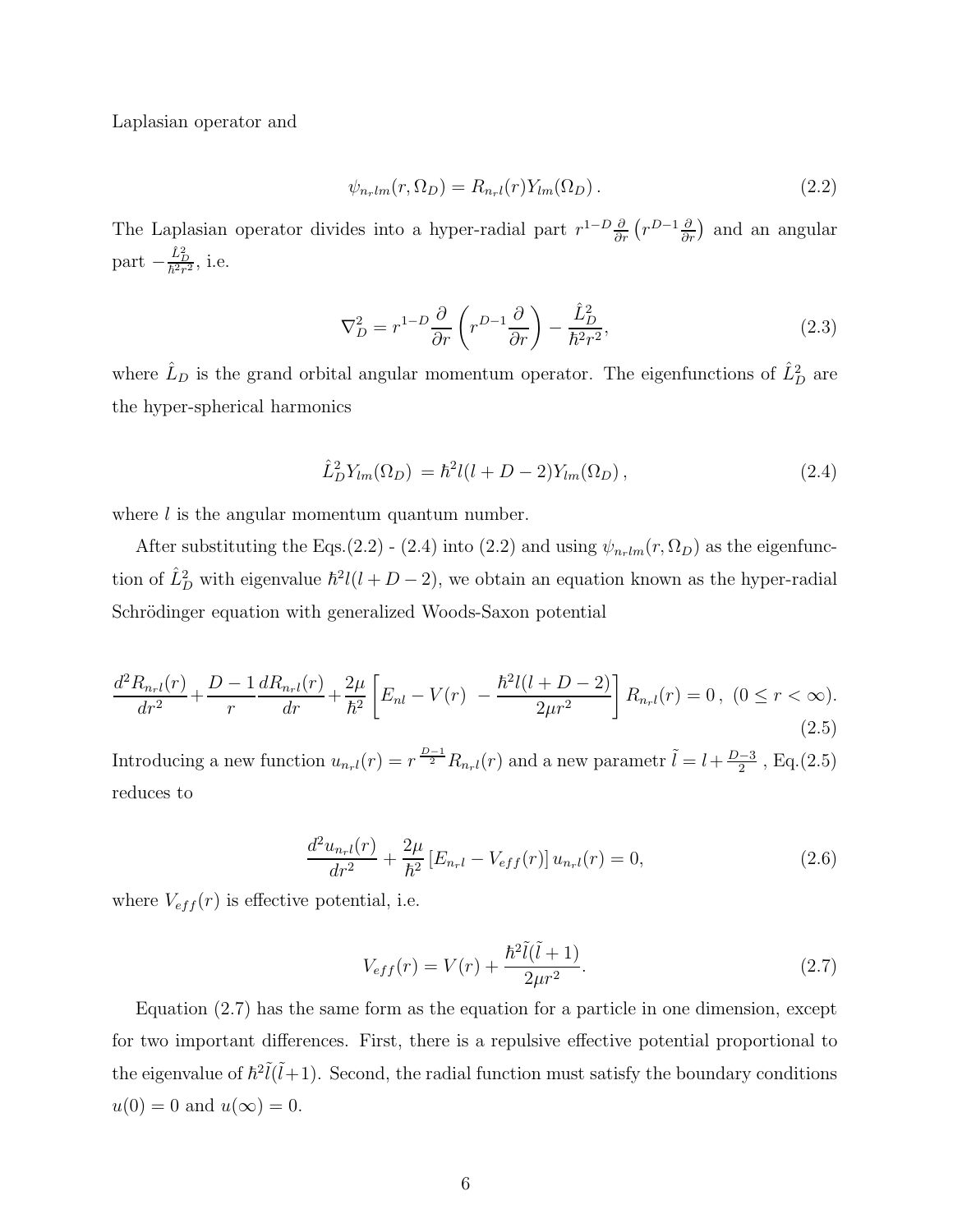It is well-known that the hyper-radial Schrödinger equation cannot be solved exactly for this potential at the value  $l \neq 0$  by using the standard methods as SUSY QM, AIM, NU and so on. From Eq.(2.7), it is seen that the effective potential is combination of the exponential and inverse square potentials which cannot be solved analytically. That is why, the Pekeris approximation which is the most widely used and convenient for our purposes can be taken in order to solve this issue. This approximation is based on the expansion the series for exponential cases depending on the internuclear distance of the centrifugal barrier, and there the terms up to second order are considering.

After introducing new variable  $x = \frac{r - R_0}{R_0}$  or  $r = R_0(1 + x)$ , the generalized Woods-Saxon potential in that case has the following form:

$$
V(r) = -\frac{V_0}{1 + e^{\alpha x}} + \frac{We^{\alpha x}}{(1 + e^{\alpha x})^2},
$$
\n(2.8)

where  $\alpha = \frac{R_0}{a}$  $\frac{a_0}{a}$ . The extreme point of the generalized Woods-Saxon potential  $V(r)$  is defined as

$$
exp(\alpha x) = \frac{W - V_0}{W + V_0} \qquad or \qquad exp\left(\frac{r - R_0}{a}\right) = \frac{W - V_0}{W + V_0}.
$$
 (2.9)

and their solution of Eq.(2.9) is the following form:

$$
x = x_{min} = \frac{1}{\alpha} \ln \left( \frac{W - V_0}{W + V_0} \right) \qquad or \qquad r = r_{min} = R_0 + a \ln \left( \frac{W - V_0}{W + V_0} \right). \tag{2.10}
$$

It must be noted, there the conditions  $W > V_0$  and  $W < -V_0$  is obtained based on the relation  $exp(\alpha x) = \frac{W-V_0}{W+V_0}$  because  $exp(\alpha x) > 0$  in an arbitrary value of x. If this condition is not satisfied, there are not minimum point in the generalized Woods-Saxon potential  $V(r)$ .

Let us expand centrifugal potential  $V_l(r)$  in Taylor series around the point of  $x = x_{min} =$  $x_e\;\; (r=r_{min}=r_e)$ 

$$
V_l(r) = \frac{\hbar^2 \tilde{l}(\tilde{l}+1)}{2\mu r^2} = \frac{\hbar^2 \tilde{l}(\tilde{l}+1)}{2\mu R_0^2} \cdot \frac{\tilde{\delta}}{(1+x)^2} = \tilde{\delta} \left[ \frac{1}{(1+x_l)^2} - \frac{2}{(1+x_l)^3} \cdot (x-x_l) + \frac{3}{(1+x_l)^3} \cdot (x-x_l)^2 + o((x-x_l)^3) \right],
$$
\n(2.11)

where  $\tilde{\delta} = \frac{\hbar^2 \tilde{l}(\tilde{l}+1)}{2 \mu R^2}$  $\frac{2\mu R_0^2}{2\mu R_0^2}$ . By using the Pekeris approximation,  $V_l(r)$  takes the form [\[32](#page-19-3)[–35,](#page-19-12) [51\]](#page-19-13)

$$
\tilde{V}_l(r) = \tilde{\delta} \left( C_0 + \frac{C_1}{1 + e^{\alpha x}} + \frac{C_2}{(1 + e^{\alpha x})^2} \right). \tag{2.12}
$$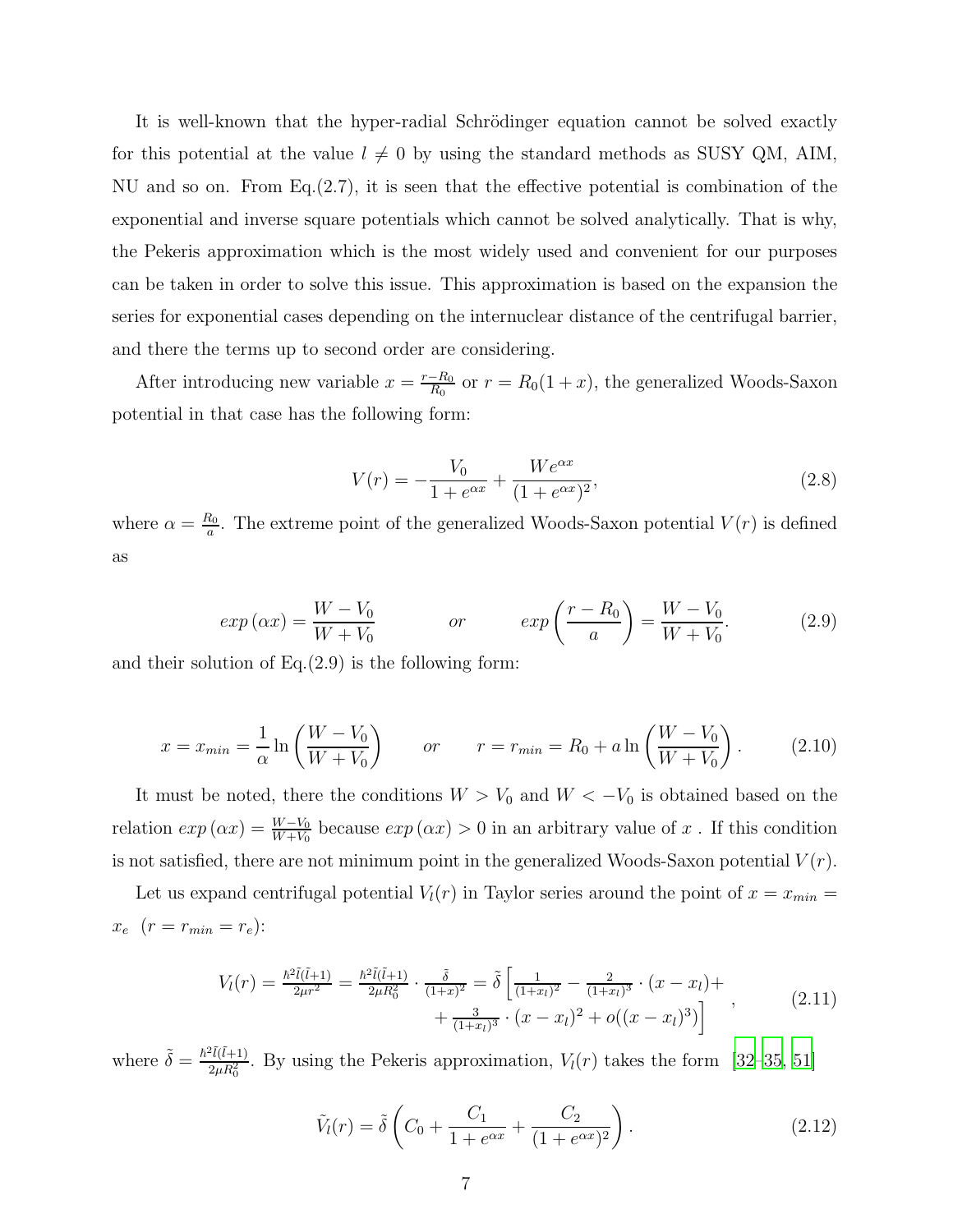Let us expand the potential  $\tilde{V}_l(r)$  in the Taylor series around the point of  $x = x_{min} = x_e$  $(r = r_{min} = r_e):$ 

$$
\tilde{V}_l(x) = \tilde{\delta} \left[ C_0 + \frac{C_1}{1 + e^{\alpha x_e}} + \frac{C_2}{(1 + e^{\alpha x_e})^2} - \left( \frac{\alpha C_1 e^{\alpha x_e}}{(1 + e^{\alpha x_e})^2} + \frac{2\alpha C_2 e^{\alpha x_e}}{(1 + e^{\alpha x_e})^3} \right) (x - x_e) + \left( \frac{\alpha^2 C_1 e^{\alpha x_e} (1 - e^{\alpha x_e})}{2(1 + e^{\alpha x_e})^3} + \frac{\alpha^2 C_2 e^{\alpha x_e} (1 - 2e^{\alpha x_e})}{(1 + e^{\alpha x_e})^4} \right) (x - x_e)^2 + o((x - x_e)^3) \right] \tag{2.13}
$$

In order to define the constants  $C_0$ ,  $C_1$  and  $C_2$ , we should compare the compatible degrees of same order of x in Eqs. $(2.11)$  and  $(2.13)$ , and we get the following algebraic set of equations:

$$
\begin{cases}\nC_0 + \frac{C_1}{1 + e^{\alpha x_e}} + \frac{C_2}{(1 + e^{\alpha x_e})^2} = \frac{1}{(1 + x_e)^2} \\
\frac{\alpha C_1 e^{\alpha x_e}}{(1 + e^{\alpha x_e})^2} + \frac{2\alpha C_2 e^{\alpha x_e}}{(1 + e^{\alpha x_e})^3} = \frac{2}{(1 + x_e)^3} \\
\frac{\alpha^2 C_1 e^{\alpha x_e}(1 - e^{\alpha x_e})}{2(1 + e^{\alpha x_e})^3} + \frac{\alpha^2 C_2 e^{\alpha x_e}(1 - 2e^{\alpha x_e})}{(1 + e^{\alpha x_e})^4} = -\frac{3}{(1 + x_e)^4}\n\end{cases} \tag{2.14}
$$

From the Eq.(2.14), for  $C_0$ ,  $C_1$  and  $C_2$  constants is obtained as:

$$
\begin{cases}\nC_0 = \frac{1}{(1+x_e)^2} + \frac{(1+e^{\alpha x_e})^2}{\alpha e^{\alpha x_e}(1+x_e)^3} \left[ \frac{e^{-\alpha x_e} - 3}{1+e^{\alpha x_e}} + \frac{3e^{-\alpha x_e}}{\alpha(1+x_e)} \right] \\
C_1 = \frac{2(1+e^{\alpha x_e})^2}{\alpha e^{\alpha x_e}(1+x_l)^3} \left[ 2 - e^{-\alpha x_e} - \frac{3(1+e^{-\alpha x_e})}{\alpha(1+x_e)} \right] \\
C_2 = \frac{(1+e^{\alpha x_e})^3}{\alpha e^{\alpha x_e}(1+x_e)^3} \left[ e^{-\alpha x_e} - 1 + \frac{3(1+e^{-\alpha x_e})}{\alpha(1+x_e)} \right]\n\end{cases} \tag{2.15}
$$

After Pekeris approximation, the effective potential takes as following form:

$$
\tilde{V}_{eff}(r) = V_{WS}(r) + \tilde{V}_l(r) = \tilde{\delta}C_0 - \frac{V_0 + W - \tilde{\delta}C_1}{1 + e^{\frac{r - R_0}{a}}} + \frac{W + \tilde{\delta}C_2}{\left(1 + e^{\frac{r - R_0}{a}}\right)^2}.
$$
\n(2.16)

If we consider  $x_e = 0$  in Eq.(2.15) relations, the constants  $C_0$ ,  $C_1$  and  $C_2$  becomes in the following form [\[32](#page-19-3)[–35\]](#page-19-12):

$$
C_0 = 1 - \frac{4}{\alpha} + \frac{12}{\alpha^2}, C_1 = \frac{8}{\alpha} - \frac{48}{\alpha^2}, C_2 = \frac{48}{\alpha^2}.
$$
 (2.17)

Instead of solving the hyper-radial Schrödinger equation for the effective generalized Woods-Saxon potential  $V_{eff}(r)$  given by Eq.(2.7), we now solve the radial Schrödinger equation for the new effective potential  $\tilde{V}_{eff}(r)$  given by Eq.(2.16) obtained using the Pekeris approximation. Having inserted this new effective potential into Eq.(2.6), we obtain

$$
\frac{d^2 u_{n+l}(r)}{dr^2} + \frac{2\mu}{\hbar^2} \left[ E_{n+l} - \tilde{\delta} C_0 + \frac{V_0 + W - \tilde{\delta} C_1}{1 + e^{\frac{r - R_0}{a}}} - \frac{W + \tilde{\delta} C_2}{\left(1 + e^{\frac{r - R_0}{a}}\right)^2} \right] u_{n+l}(r) = 0.
$$
 (2.18)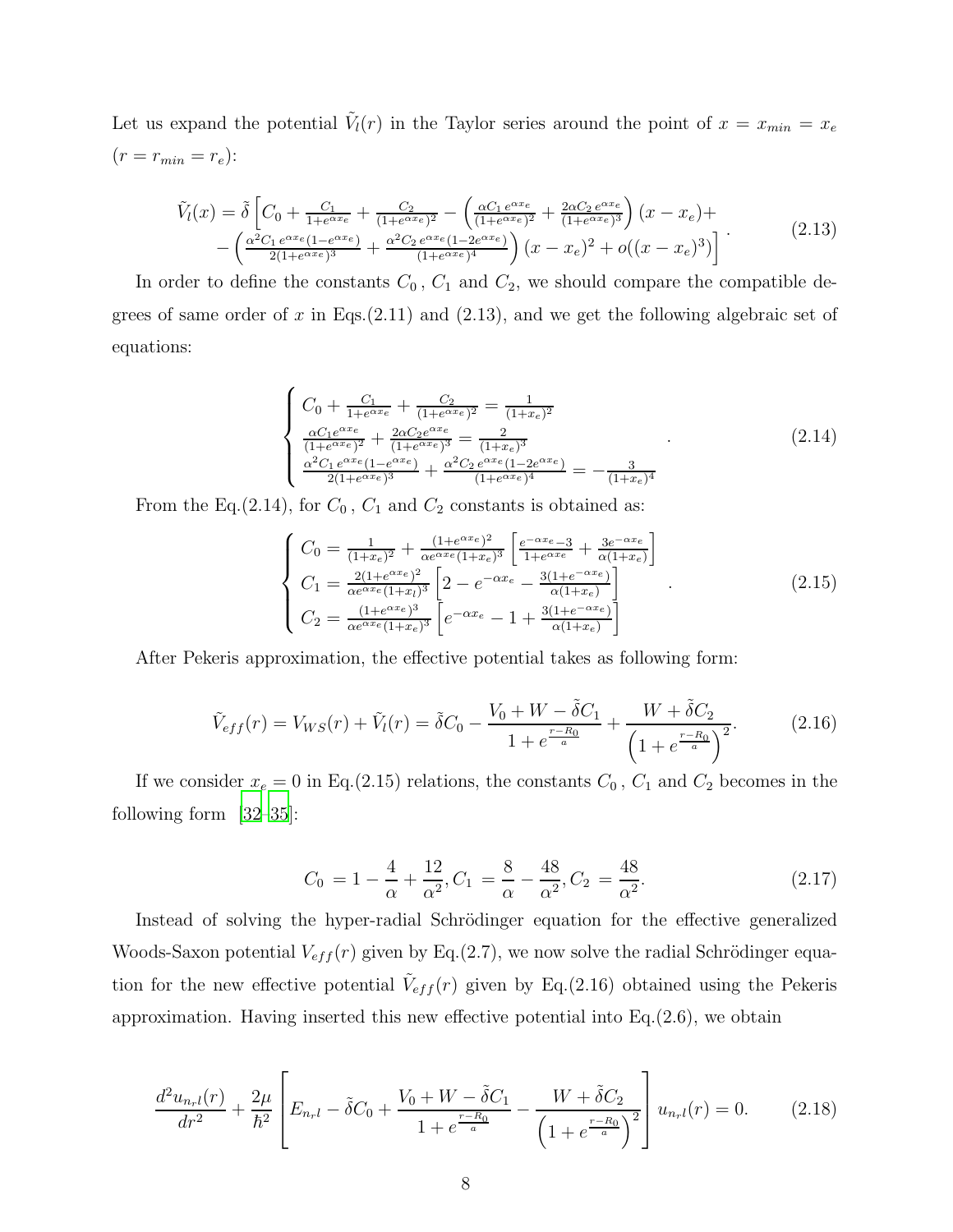If the Eq.(2.18) is rewrite by using a new variable of the form  $z = \left(1 + e^{\frac{r - R_0}{a}}\right)^{-1}$ , it will be obtained as

$$
z^{2}(1-z)^{2}u''(z) + z(1-z)(1-2z)u'(z) + \frac{2\mu a^{2}}{\hbar^{2}} \left[ E - \tilde{\delta}C_{0} + (V_{0} + W - \tilde{\delta}C_{1})z - (W + \tilde{\delta}C_{2})z^{2} \right]u(z) = 0.
$$
\n(2.19)

If we use the following dimensionless notations

$$
\varepsilon^2 = -\frac{2\mu a^2 (E - \tilde{\delta} C_0)}{\hbar^2} > 0, \ \beta^2 = \frac{2\mu a^2 (V_0 + W - \tilde{\delta} C_1)}{\hbar^2} > 0, \ \gamma^2 = \frac{2\mu a^2 (W + \tilde{\delta} C_2)}{\hbar^2} > 0,
$$
\n(2.20)

we will get

$$
u''(z) + \frac{1 - 2z}{z(1 - z)}u'(z) + \frac{-\varepsilon^2 + \beta^2 z - \gamma^2 z^2}{(z(1 - z))^2}u(z) = 0 , \quad (0 \le z \le 1)
$$
 (2.21)

with real  $\varepsilon > 0$  ( $E < 0$ ) for bound states;  $\beta$  and  $\gamma$  are real and positive.

## III. SOLUTION OF THE HYPER-RADIAL SCHRÖDINGER EQUATION BY NIKIFOROV-UVAROV METHOD

According to the NU-method [\[20\]](#page-18-12), the Eq.(2.21) is compared with the equation of  $\psi''(z)$  +  $\tilde{\tau}(z)$  $\frac{\tilde{\tau}(z)}{\sigma(z)}\psi'(z) + \frac{\tilde{\sigma}(z)}{\sigma(z)}\psi(z) = 0$ , and the corresponding polinomials are obtained

$$
\tilde{\tau}(z) = 1 - 2z; \ \sigma(z) = z(1 - z); \ \tilde{\sigma}(z) = -\varepsilon^2 + \beta^2 z - \gamma^2 z^2. \tag{3.1}
$$

The new function  $\pi(z) = \frac{\sigma'(z) - \tau(z)}{2} \pm \frac{\tau'(z)}{2}$  $\sqrt{\left(\frac{\sigma'(z)-\tau(z)}{2}\right)}$  $\int_{0}^{2} -\sigma(z) + k\sigma(z)$  in Ref. [\[20](#page-18-12)] can be found by substituting Eq.(3.1) and taking  $\sigma'(z) = 1 - 2z$ . Hence, the function  $\pi(z)$  is

$$
\pi(z) = \pm \sqrt{\varepsilon^2 + (k - \beta^2)z - (k - \gamma^2)z^2}.
$$
\n(3.2)

Further, the constant parameter  $k$  can be found by utilizing the condition that the expression under the square root has a double zero, i.e., its discriminant is equal to zero. Therefore, the parameter  $k$  can be obtained as

$$
k = \beta^2 - 2\varepsilon^2 \pm 2\varepsilon\sqrt{\varepsilon^2 - \beta^2 + \gamma^2}.
$$
 (3.3)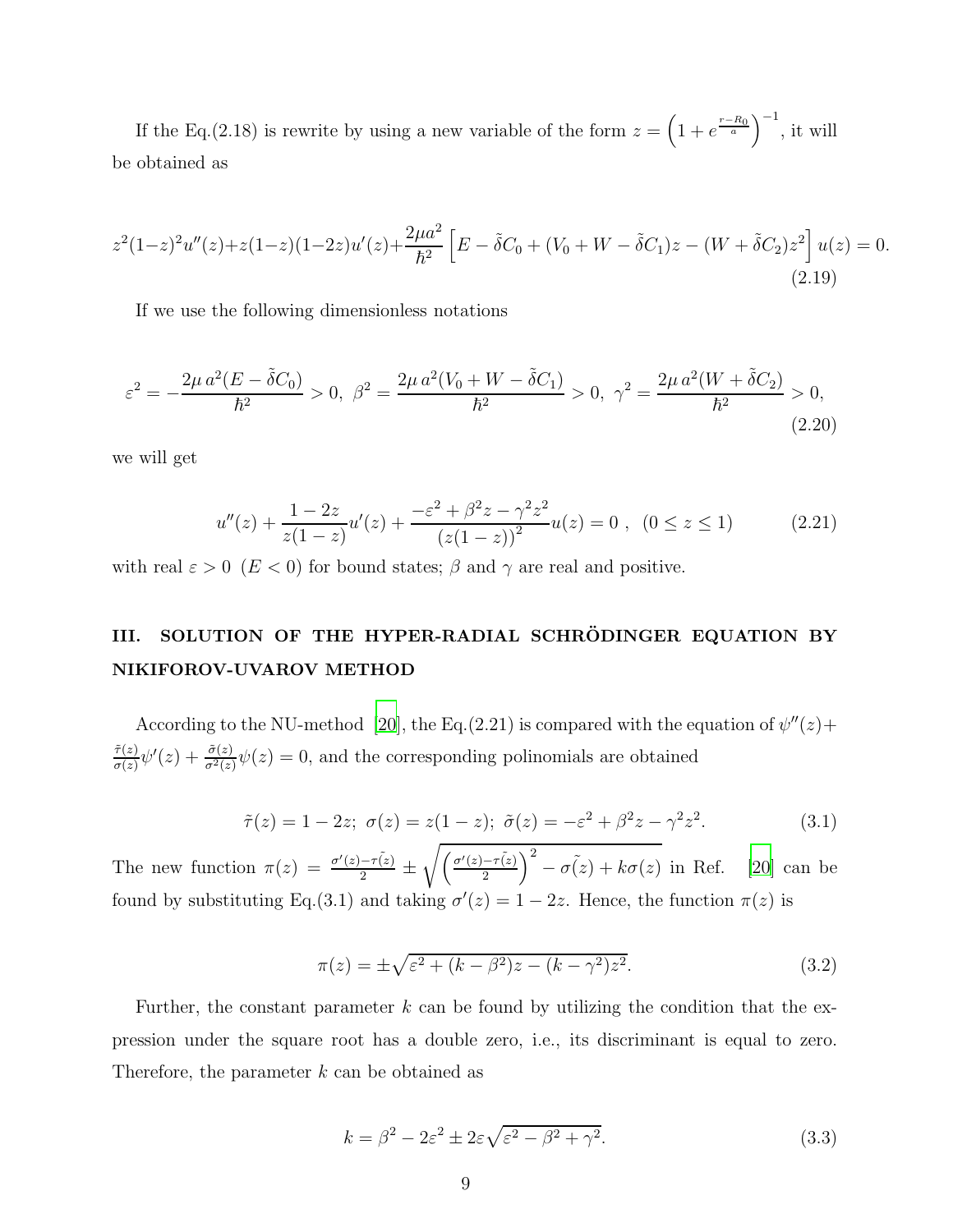So, we arrive at the following four possible functions of  $\pi(z)$ 

$$
\pi(z) = \begin{cases}\n\left(\varepsilon - \sqrt{\varepsilon^2 - \beta^2 + \gamma^2}\right) z - \varepsilon, & \text{for } k = \beta^2 - 2\varepsilon^2 + 2\varepsilon\sqrt{\varepsilon^2 - \beta^2 + \gamma^2}, \\
-\left(\varepsilon + \sqrt{\varepsilon^2 - \beta^2 + \gamma^2}\right) z + \varepsilon, & \text{for } k = \beta^2 - 2\varepsilon^2 + 2\varepsilon\sqrt{\varepsilon^2 - \beta^2 + \gamma^2}, \\
\left(\varepsilon + \sqrt{\varepsilon^2 - \beta^2 + \gamma^2}\right) z - \varepsilon, & \text{for } k = \beta^2 - 2\varepsilon^2 - 2\varepsilon\sqrt{\varepsilon^2 - \beta^2 + \gamma^2}, \\
-\left(\varepsilon + \sqrt{\varepsilon^2 - \beta^2 + \gamma^2}\right) z + \varepsilon, & \text{for } k = \beta^2 - 2\varepsilon^2 - 2\varepsilon\sqrt{\varepsilon^2 - \beta^2 + \gamma^2}.\n\end{cases}
$$
\n(3.4)

Further, from the four possible forms of the function  $\pi(z)$  we select the one for which the function  $\tau(z) = \tilde{\tau}(z) + 2\pi(z)$  has the negative derivative  $\tau'(z) < 0$  [\[20\]](#page-18-12) and root lies in the interval (0, 1). Hence, we can select the parameter k and the function  $\pi(z)$  to be

$$
k = \beta^2 - 2\varepsilon^2 - 2\varepsilon\sqrt{\varepsilon^2 - \beta^2 + \gamma^2}
$$
 (3.5)

and

$$
\pi(z) = \varepsilon - \left(\varepsilon + \sqrt{\varepsilon^2 - \beta^2 + \gamma^2}\right) z, \tag{3.6}
$$

which give the physicaly valid expression for the function  $\tau(z)$ :

$$
\tau(z) = 1 + 2\varepsilon - 2\left(1 + \varepsilon + \sqrt{\varepsilon^2 - \beta^2 + \gamma^2}\right)z, \ \tau'(z) = -2\left(1 + \varepsilon + \sqrt{\varepsilon^2 - \beta^2 + \gamma^2}\right) < 0. \tag{3.7}
$$

Then, by using the relations [\[20](#page-18-12)]  $\lambda = k + \pi'(z)$  and  $\lambda = \lambda_n = -n\tau' - \frac{n(n-1)}{2}\sigma''$ ,  $(n =$ 0, 1, 2, ...) the following expressions for the constant  $\lambda$  are obtained, respectively:

$$
\lambda = \beta^2 - 2\varepsilon^2 - 2\varepsilon\sqrt{\varepsilon^2 - \beta^2 + \gamma^2} - \varepsilon - \sqrt{\varepsilon^2 - \beta^2 + \gamma^2},\tag{3.8}
$$

$$
\lambda = \lambda_{n_r} = 2\left(\varepsilon + \sqrt{\varepsilon^2 - \beta^2 + \gamma^2}\right) n_r + n_r(n_r + 1). \tag{3.9}
$$

After comparing the Eq.(3.8) with Eq.(3.9)

$$
\beta^2 - 2\varepsilon^2 - 2\varepsilon\sqrt{\varepsilon^2 - \beta^2 + \gamma^2} - \varepsilon - \sqrt{\varepsilon^2 - \beta^2 + \gamma^2} = 2\left(\varepsilon + \sqrt{\varepsilon^2 - \beta^2 + \gamma^2}\right) n_r + n_r(n_r + 1)
$$
 we get

$$
\varepsilon + \sqrt{\varepsilon^2 - \beta^2 + \gamma^2} + n_r + \frac{1}{2} - \frac{\sqrt{1 + 4\gamma^2}}{2} = 0
$$
\n(3.10)

or

$$
\varepsilon + \sqrt{\varepsilon^2 - \beta^2 + \gamma^2} = n'.\tag{3.11}
$$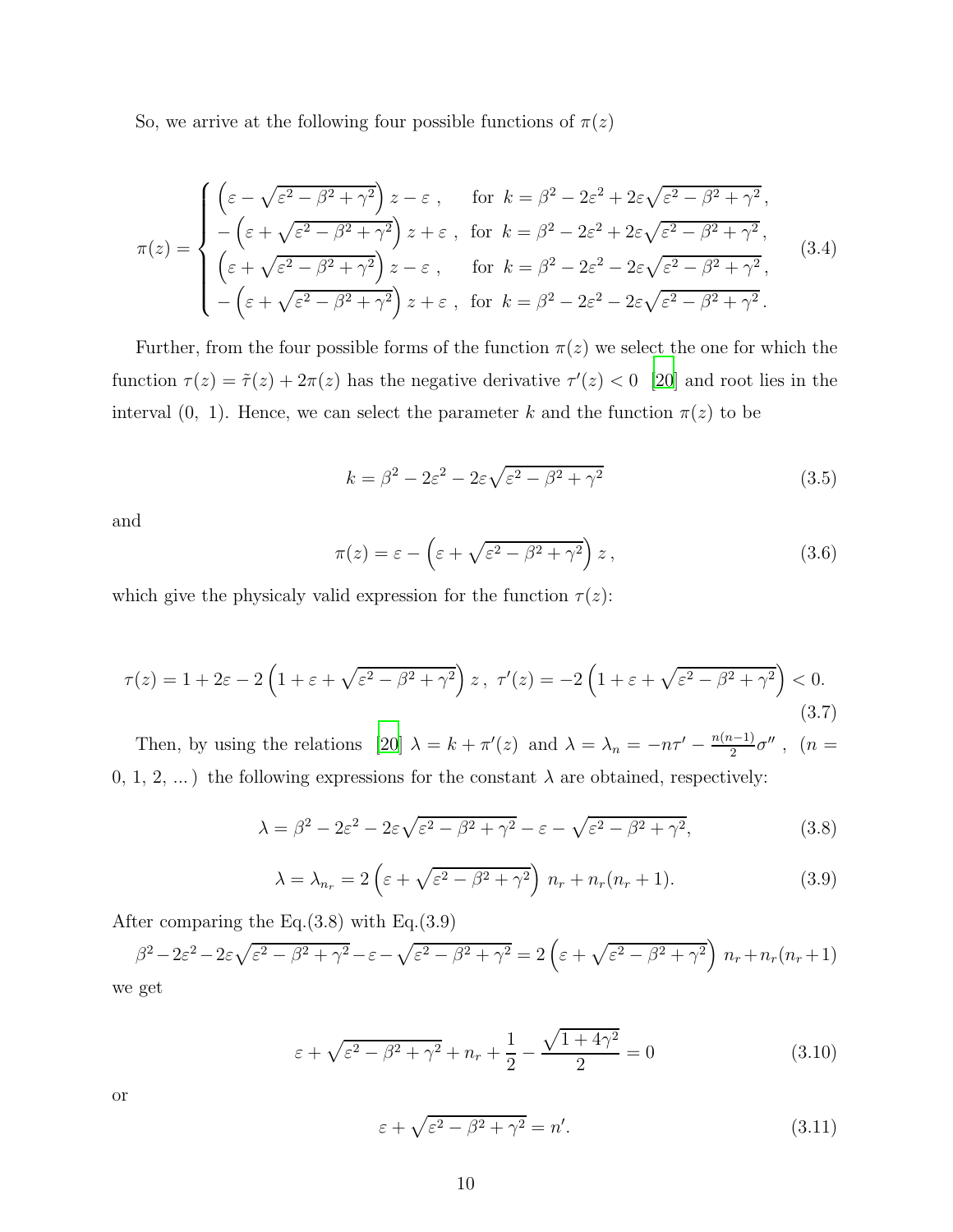Here

$$
n' = -n_r + \frac{\sqrt{1 + 4\gamma^2} - 1}{2},\tag{3.12}
$$

 $n_r$  is the radial quantum number  $(n_r = 0, 1, 2, ...)$ . From Eq.(3.11), one can find

$$
\varepsilon = \frac{1}{2} \left( n' + \frac{\beta^2 - \gamma^2}{n'} \right). \tag{3.13}
$$

From the bound states  $E < 0$  and finite wave function, we obtain  $\varepsilon > 0$  and  $\varepsilon^2 - \beta^2 + \gamma^2 > 0$ 0, i.e.  $n' > 0$ ,  $n' - \varepsilon > 0$  and  $|\beta^2 - \gamma^2| < n'^2$ . Hence, using Eqs.(3.12) and (2.20) there relations can be replaced into the form:

$$
0 \le n_r < \frac{1}{2} \left( \sqrt{1 + \frac{8\mu a^2 W}{\hbar^2} + \frac{4\tilde{l}(\tilde{l} + 1)a^2 C_2}{R_0^2}} - 1 \right),\tag{3.14}
$$

$$
\left| V_0 - \frac{\hbar^2 \tilde{l}(\tilde{l} + 1)}{2\mu R_0^2} \left( C_1 + C_2 \right) \right| < \frac{\hbar^2}{2\mu a^2} \left[ \frac{1}{2} \left( \sqrt{1 + \frac{8\mu a^2 W}{\hbar^2} + \frac{4\tilde{l}(\tilde{l} + 1)a^2 C_2}{R_0^2}} - 1 \right) - n_r \right]_{(3.15)}^2
$$
\n(3.15)

$$
V_0 R_0^2 \ge \frac{\hbar^2 \tilde{l}(\tilde{l} + 1)}{2\mu} (C_0 + C_1 + C_2).
$$
 (3.16)

Upon substituting with the values of  $\varepsilon$ ,  $\beta$ ,  $\gamma$ ,  $n'$  and  $\tilde{\delta}$  into Eq.(3.13) for energy eigenvalues  $E_{n,l}^{(D)}$  $_{nrl}^{(D)}$ , we obtain

$$
E_{n_{r}l}^{(D)} = \frac{V_{0}}{2} - \frac{\hbar^{2}\tilde{l}(\tilde{l}+1)}{2\mu R_{0}^{2}} \left(C_{0} + \frac{C_{1}+C_{2}}{2}\right) - \frac{\hbar^{2}}{2\mu a^{2}} \left[\frac{1}{16} \left(\sqrt{1 + \frac{8\mu a^{2}W}{\hbar^{2}} + \frac{4\tilde{l}(\tilde{l}+1)a^{2}C_{2}}{R_{0}^{2}}} - 2n_{r} - 1\right)^{2} + \frac{\left(\frac{2\mu a^{2}}{\hbar^{2}}\right)^{2} \left[V_{0} - \frac{\hbar^{2}\tilde{l}(\tilde{l}+1)}{2\mu R_{0}^{2}}(C_{1}+C_{2})\right]^{2}}{\left(\sqrt{1 + \frac{8\mu a^{2}W}{\hbar^{2}} + \frac{4\tilde{l}(\tilde{l}+1)a^{2}C_{2}}{R_{0}^{2}}} - 2n_{r} - 1\right)^{2}}\right]
$$
\n(3.17)

If the conditions Eqs.  $(3.14) - (3.16)$  are satisfied simultaneously, the bound states will exist. Thus, the energy spectrum Eq. (3.17) is limited, i.e. we have only the finite number of energy eigenvalues.

For very large  $V_0$ , the *l*-dependent effective potential has the same form as the potential with  $l = 0$ . According to Eq. (3.17) the energy eigenvalues depend on the depths of the potential well  $V_0$  and  $W$ , the width  $R_0$  potential, the thickness a surface, and  $D$  parameter.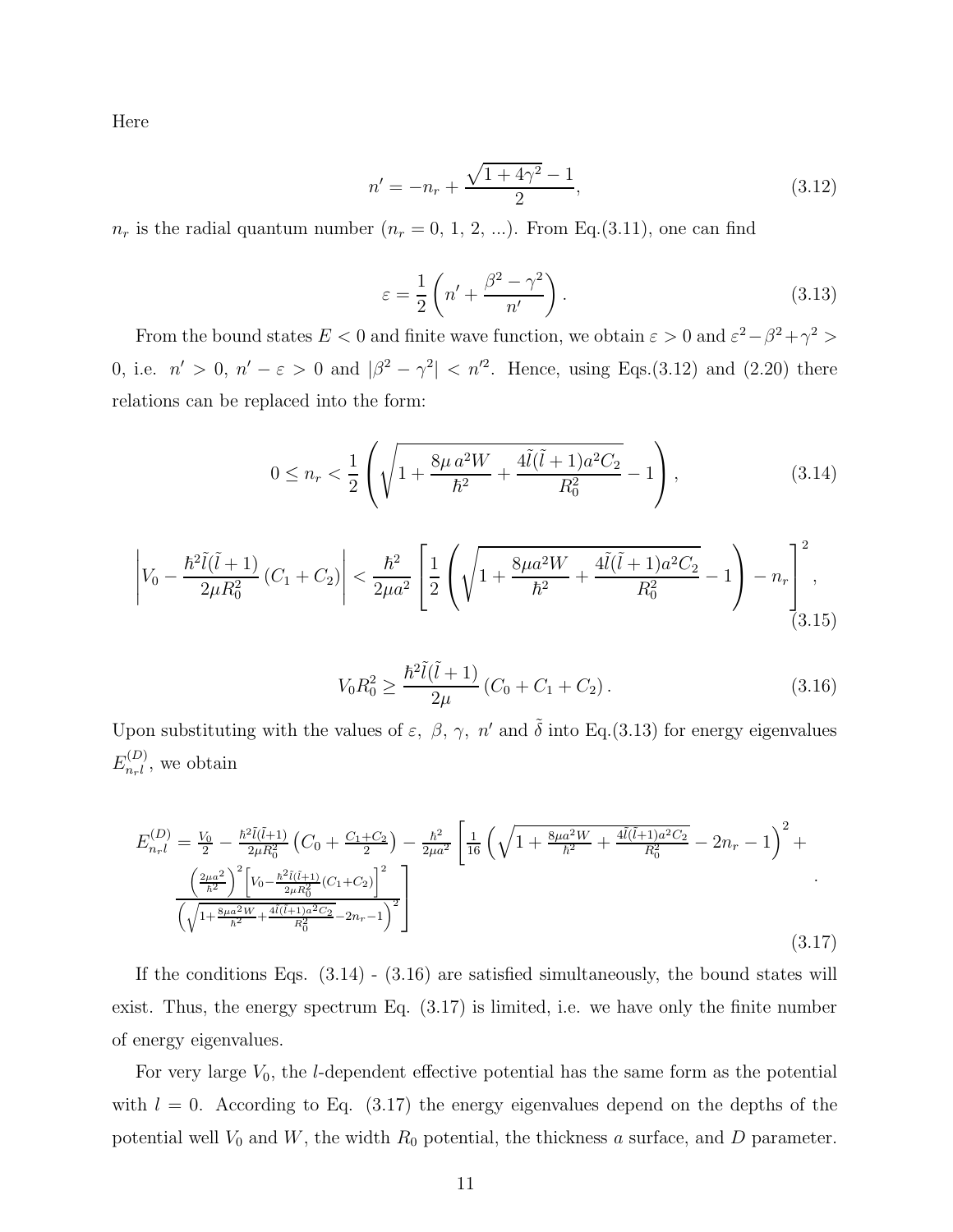If constraints imposed on  $n_r$ ,  $V_0$  and  $E_{n_r l}^{(D)}$  $n_r^{(D)}$  satisfied, the bound states appear. Any energy eigenvalue has to satisfy the following inequality:  $V_{eff,min} < E_{n,l}^{(D)} < V_l$ , where  $V_l = -V_0 +$  $\hbar^2\tilde{l}(\tilde{l}+1)$  $\frac{2\mu R_0^2}{2\mu R_0^2}(C_0 + C_1 + C_2)$ . From Eq.(3.16) is seen that the potential depth  $V_0$  increases when the parameter  $R_0$  is decreasing for given l quantum number and vice versa. Therefore, one can say that the bound states exist within this potential.

In addition, we have seen that there are some restrictions on the potential parameters for the bound state solutions within the framework of quantum mechanics. Hence, when the values of the parameters  $n_r$ ,  $V_0$  and energy eigenvalues  $E_{n_r l}^{(D)}$  $n_r^{(D)}$  satisfy the conditions in Eqs.(3.14) - (3.16) and  $V_{eff,min} < E_{n,l}^{(D)} < V_l$  respectively, we obtain the bound states. We also point out that the exact results obtained for the generalized Woods-Saxon potential may have some interesting applications for studying different quantum mechanical and nuclear scattering problems. Consequently, the found wave functions are physical ones.

According to the Eq. (3.17), when  $l = 0$  and  $D = 3$ , the energy eigenvalues are obtained the following expression:

$$
E_{n_r} = \frac{V_0}{2} - \frac{\hbar^2}{2\mu a^2} \left[ \frac{1}{16} \left( \sqrt{1 + \frac{8\mu a^2 W}{\hbar^2}} - 2n_r - 1 \right)^2 + \frac{\left(\frac{2\mu a^2 V_0}{\hbar^2}\right)^2}{\left(\sqrt{1 + \frac{8\mu a^2 W}{\hbar^2}} - 2n_r - 1\right)^2} \right].
$$
 (3.18)

It should be noted that the Eq. (3.18) is same with the energy eigenvalues expression in Ref. [\[44\]](#page-19-5). There the any energy eigenvalues must be less than  $-V_0$  and bigger than the minimum value of generalized Woods-Saxon potential  $V_{min}$ , i.e.  $V_{min} < E_{n_r} < -V_0$ , where  $V_{min} = -\frac{(W + V_0)^2}{4W}$  $\frac{+v_0)^{-}}{4W}$ .

Now, we are going to define the radial eigenfunctions of this potential. Having substituted  $\pi(z)$  and  $\sigma(z)$  into the equations [\[20](#page-18-12)]

$$
\frac{\Phi'(z)}{\Phi(z)} = \frac{\pi(z)}{\sigma(z)} \quad \text{and} \quad \frac{d}{dz}(\sigma(z)\rho(z)) = \tau(z)\rho(z),
$$

one can find the finite function  $\Phi(z)$  and weight function  $\rho(z)$  in the interval  $(0, 1)$ :

$$
\Phi(z) = z^{\varepsilon} (1 - z)^{\sqrt{\varepsilon^2 - \beta^2 + \gamma^2}}, \tag{3.19}
$$

$$
\rho(z) = z^{2\varepsilon} (1-z)^{2\sqrt{\varepsilon^2 - \beta^2 + \gamma^2}}.
$$
\n(3.20)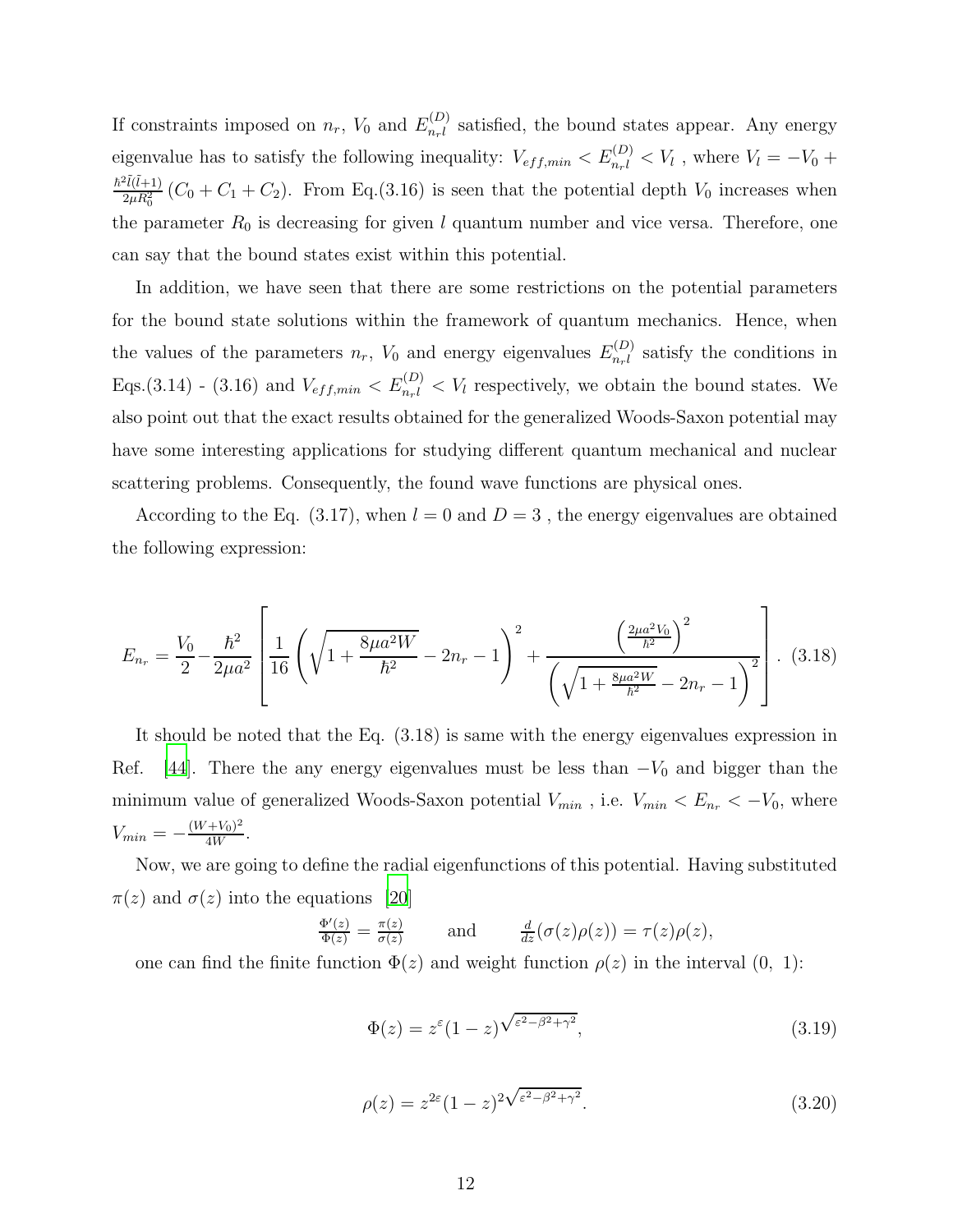By substituting the functions  $\sigma(z)$  and  $\rho(z)$  into Rodrigues relation [\[20](#page-18-12)]  $y_n(z)$  =  $B_n$  $\rho(z)$  $\frac{d^n}{dz^n}[\sigma^n(z)\rho(z)]$ , we get

$$
y_{n_r}(z) = B_{n_r} z^{-2\varepsilon} (1-z)^{-2\sqrt{\varepsilon^2 - \beta^2 + \gamma^2}} \frac{d^{n_r}}{dz^{n_r}} \left[ z^{n_r + 2\varepsilon} (1-z)^{n_r + 2\sqrt{\varepsilon^2 - \beta^2 + \gamma^2}} \right],\tag{3.21}
$$

where  $B_{n_r}$  is the normalization constant and its value is  $\frac{1}{n_r!}$  [\[59\]](#page-20-1). After using the following definition of the Jacobi polynomial

$$
P_n^{(\alpha,\beta)}(1-2z) = \frac{1}{n!}z^{-\alpha}(1-z)^{-\beta}\frac{d^n}{dz^n}\left[z^{n+\alpha}(1-z)^{n+\beta}\right],
$$

we are able to write  $Eq.(3.21)$  as

$$
y_{n_r}(z) = P_{n_r}^{(2\varepsilon, 2\sqrt{\varepsilon^2 - \beta^2 + \gamma^2})} (1 - 2z).
$$

According to the relation  $u(z) = \Phi(z)y(z)$  [\[20\]](#page-18-12), we obtain the hyper-radial wave functions as:

$$
u_{n_{\tau}l}(z) = C_{n_{\tau}l}z^{\varepsilon}(1-z)\sqrt{\varepsilon^2-\beta^2+\gamma^2}P_{n_{\tau}}^{(2\varepsilon,\;2\sqrt{\varepsilon^2-\beta^2+\gamma^2})}(1-2z). \tag{3.22}
$$

Finally, the normalization constant  $C_{n_r}$  is determined by using the following orthogonality condition:

$$
\int_0^\infty |R_{n_r}(\mathbf{r})|^2 r^{D-1} dr = \int_0^\infty |u_{n_r}(\mathbf{r})|^2 dr = a \int_0^1 \frac{|u_{n_r}(\mathbf{z})|^2}{z(1-z)} dz = 1. \tag{3.23}
$$

### IV. SOLUTION OF THE HYPER-RADIAL SCHRÖDINGER EQUATION BY SU-PERSYMMETRIC QUANTUM MECHANICS METHOD

According to Supersymmetric quantum mechanics (SUSY QM), the eigenfunction of ground state  $u_0(r)$  in Eq.(2.18) is a form as below [\[21\]](#page-18-13)

$$
u_0(r) = N \exp\left(-\frac{\sqrt{2\mu}}{\hbar} \int W(r) dr\right),\qquad(4.1)
$$

where N and  $W(r)$  are normalized constant and superpotential, respectively. The connection between the supersymmetric partner potentials  $V_1(r)$  and  $V_2(r)$  of the superpotential  $W(r)$ is as follows [\[21\]](#page-18-13):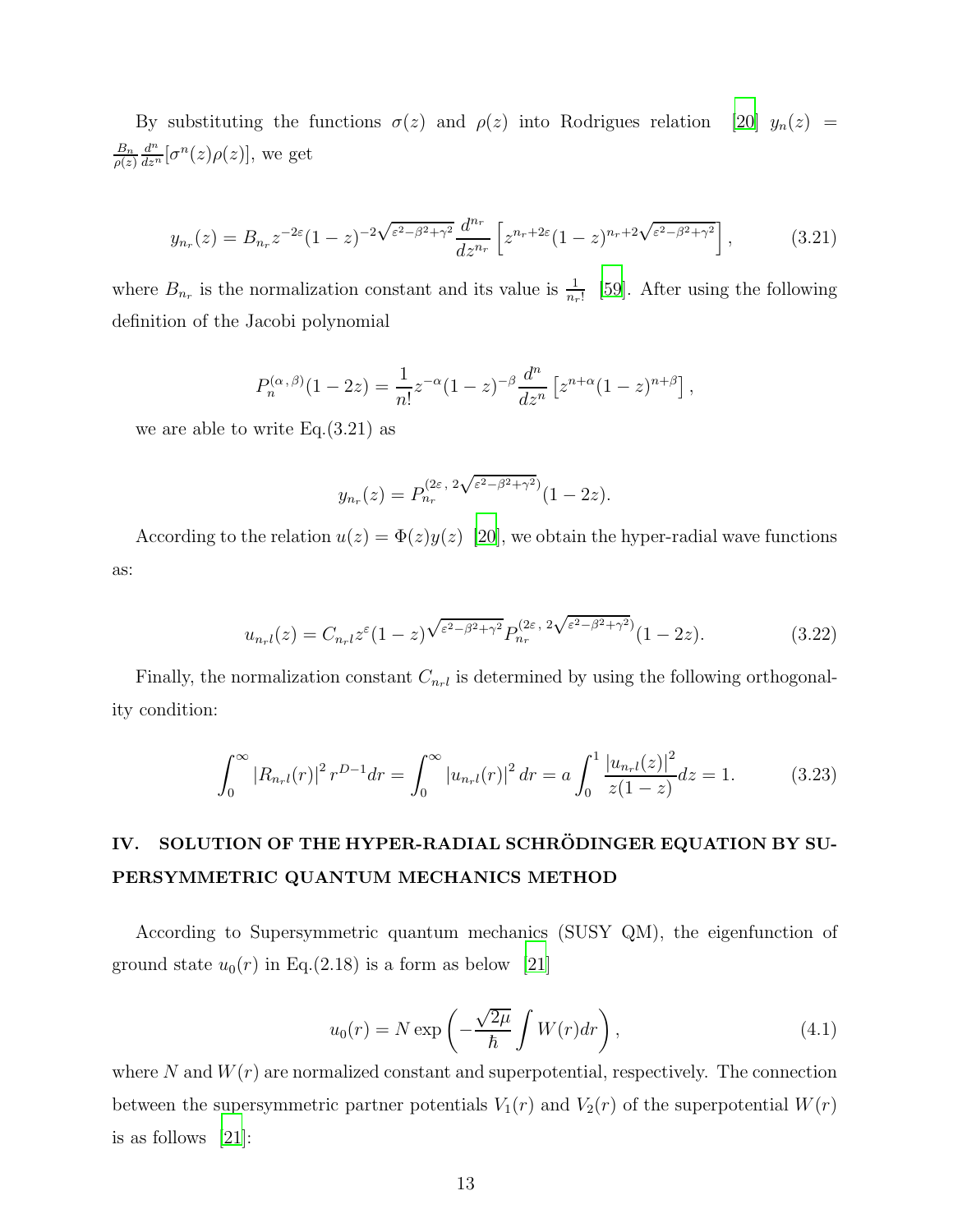$$
V_1(r) = W^2(r) - \frac{\hbar}{\sqrt{2\mu}} W'(r) + E , \quad V_2(r) = W^2(r) + \frac{\hbar}{\sqrt{2\mu}} W'(r) + E.
$$
 (4.2)

The particular solution of the Riccati equation Eq.(4.2) searches the following form:

$$
W(r) = -\frac{\hbar}{\sqrt{2\mu}} \left( A + \frac{B}{1 + e^{\frac{r - R_0}{a}}} \right),
$$
\n(4.3)

where A and B are unknown constants. Since  $V_1(r) = \tilde{V}_{eff}(r)$ , inserting the relations Eq.(2.16) and Eq.(4.3) into the expression Eq.(4.2), and from comparison of compatible quantities in the left and right sides of the equation, we obtain the following relations for determining  $A$  and  $B$  constants:

$$
A^{2} = -\frac{2\mu}{\hbar^{2}}(E_{0} - \tilde{\delta}C_{0}), \quad 2AB - \frac{B}{a} = -\frac{2\mu(V_{0} + W - \tilde{\delta}C_{1})}{\hbar^{2}}, \quad B^{2} + \frac{B}{a} = \frac{2\mu(W + \tilde{\delta}C_{2})}{\hbar^{2}}.
$$
 (4.4)

So, substituting Eqs.(2.20) into Eqs.(4.4), yields:

$$
A^{2} = \frac{\varepsilon^{2}}{a^{2}}, \quad 2AB - \frac{B}{a} = -\frac{\beta^{2}}{a^{2}}, \quad B^{2} + \frac{B}{a} = \frac{\gamma^{2}}{a^{2}}.
$$
 (4.5)

Having inserted Eq. $(4.3)$  into Eq. $(4.1)$ , we find the eigenfunction for ground state as

$$
u_0(r) = N e^{Ar} \left( 1 + e^{-\frac{r - R_0}{a}} \right)^{-a}.
$$
 (4.6)

A must be less than zero  $(A < 0)$ , and B must be greater than zero  $(B > 0)$  for the hyperradial  $u_0(r)$  wave function satisfy the boundary conditions  $u_0(0) = 0$  and  $u_0(\infty) = 0$ . Under this circumstance, from the second and third equations Eqs.(4.5), we obtain:

$$
A = \frac{1}{2a} - \frac{\beta^2}{a\left(\sqrt{1 + 4\gamma^2} - 1\right)},
$$
\n(4.7)

$$
B = \frac{\sqrt{1 + 4\gamma^2} - 1}{2a},
$$
\n(4.8)

By using Eq. $(4.7)$  and the first equation of Eq. $(4.5)$ , we will obtain the ground state energy  $E_0^{(D)}$  as

$$
E_0^{(D)} = \tilde{\delta}C_0 - \frac{\hbar^2}{2\mu} \left[ \frac{1}{2a} - \frac{\beta^2}{a\left(\sqrt{1 + 4\gamma^2} - 1\right)} \right]^2.
$$
 (4.9)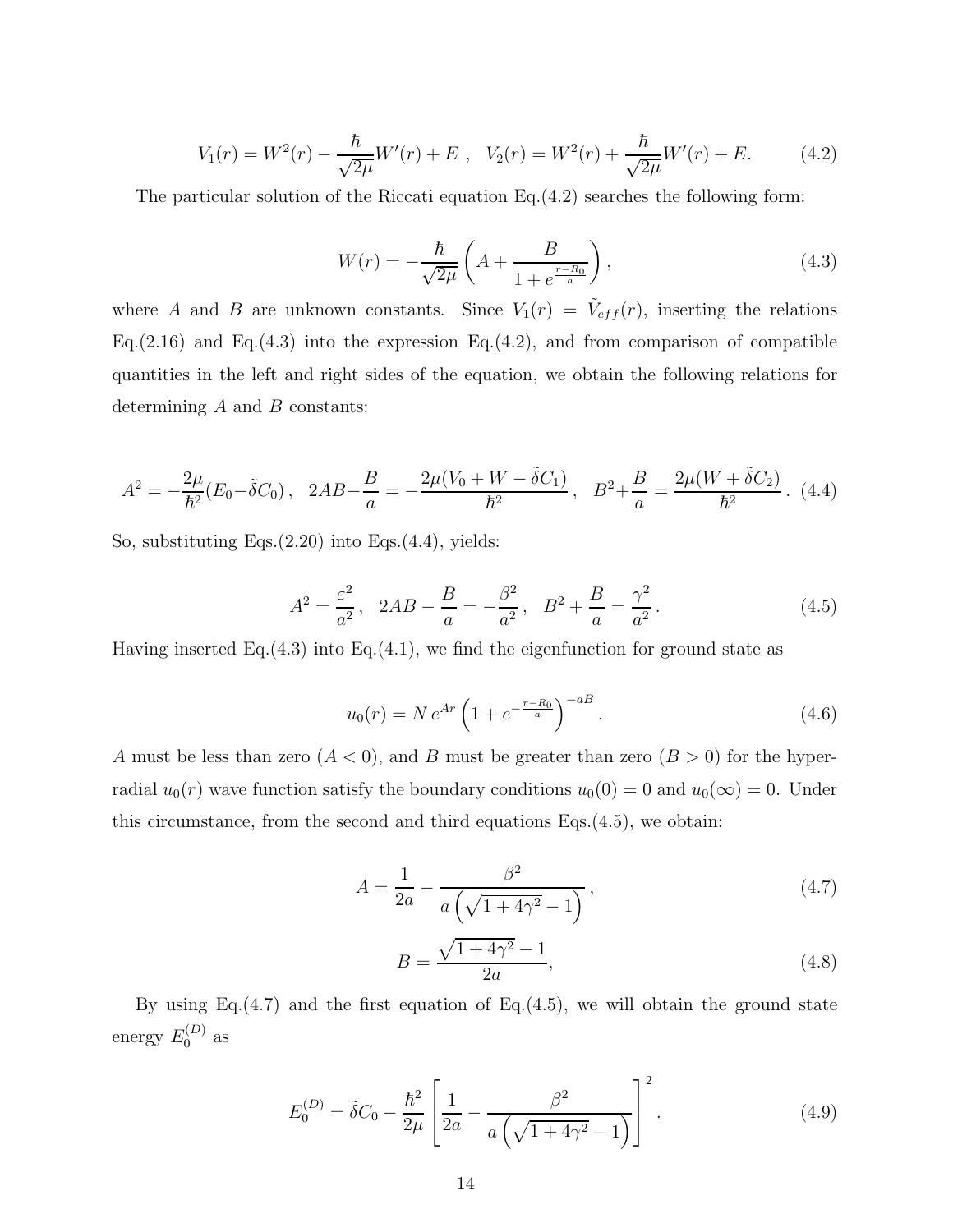When  $r \to \infty$ , the chosen superpotential  $W(r)$  is  $W(r) \to -\frac{\hbar A}{\sqrt{2\mu}}$  $\frac{A}{2\mu}$ . Having inserted the Eq. $(4.3)$  into Eq. $(4.2)$ , for supersymmetric partner potentials, gives:

$$
V_1(r) = \frac{\hbar^2}{2\mu} \left[ A^2 + \frac{B^2 + \frac{B}{a}}{\left(1 + e^{\frac{r - R_0}{a}}\right)^2} + \frac{2AB - \frac{B}{a}}{1 + e^{\frac{r - R_0}{a}}} \right]
$$
(4.10)

and

$$
V_2(r) = \frac{\hbar^2}{2\mu} \left[ A^2 + \frac{B^2 - \frac{B}{a}}{\left(1 + e^{\frac{r - R_0}{a}}\right)^2} + \frac{2AB + \frac{B}{a}}{1 + e^{\frac{r - R_0}{a}}} \right].
$$
 (4.11)

If we add side-by-side the second equation of Eqs.(4.5) to third equation of Eqs.(4.5), we will obtain:

$$
2AB + B^2 = \frac{\gamma^2 - \beta^2}{a^2}
$$
 (4.12)

from here

$$
A = \frac{\gamma^2 - \beta^2}{2a^2 B} - \frac{B}{2}.
$$
\n(4.13)

Two partner potentials  $V_1(r)$  and  $V_2(r)$  which differ from each other with additive constants and have the same functional form are called invariant potentials [\[60](#page-20-2), [61\]](#page-20-3). Thus, for the partner potentials  $V_1(r)$  and  $V_2(r)$  given with Eqs.(4.10) and (4.11), the invariant forms  $R(B_i, (i = 1, 2, \ldots, n_r),$  which are independent of r, has a form as below:

$$
R(B_1) = V_2(B, r) - V_1(B_1, r) = -\frac{\hbar^2}{2\mu} \left[ \left( \frac{\gamma^2 - \beta^2}{2a^2 \left( B - \frac{1}{a} \right)} - \frac{B - \frac{1}{a}}{2} \right)^2 - \left( \frac{\gamma^2 - \beta^2}{2a^2 B} - \frac{B}{2} \right)^2 \right],
$$
\n(4.14)

$$
R(B_i) = V_2 \left[ B - \frac{i-1}{a}, r \right] - V_1 \left[ B - \frac{i}{a}, r \right] =
$$
  

$$
- \frac{\hbar^2}{2\mu} \left[ \left( \frac{\gamma^2 - \beta^2}{2a^2 \left( B - \frac{i}{a} \right)} - \frac{B - \frac{i}{a}}{2} \right)^2 - \left( \frac{\gamma^2 - \beta^2}{2a^2 \left( B - \frac{i-1}{a} \right)} - \frac{B - \frac{i-1}{a}}{2} \right)^2 \right].
$$
 (4.15)

If we continue this procedure and make the substitution  $B_{n_r} = B_{n_r-1} - \frac{1}{a} = B - \frac{n_r}{a}$  $\frac{a_r}{a}$  at every step until  $B_{n_r} \geq 0$ , the whole discrete spectrum of Hamiltonian  $H_-(B)$ :

$$
E_{n+l}^{(D)} = E_0^{(D)} + \sum_{i=1}^{n_r} R(B_i) = \tilde{\delta}C_0 - \frac{\hbar^2}{2\mu} \left[ \left( \frac{\gamma^2 - \beta^2}{2a^2 \left( B - \frac{n_r}{a} \right)} - \frac{B - \frac{n_r}{a}}{2} \right)^2 - \left( \frac{\gamma^2 - \beta^2}{2a^2 \left( B - \frac{n_r - 1}{a} \right)} - \frac{B - \frac{n_r - 1}{a}}{2} \right)^2 + \left( \frac{\gamma^2 - \beta^2}{2a^2 \left( B - \frac{n_r - 1}{a} \right)} - \frac{B - \frac{n_r - 1}{a}}{2} \right)^2 - \left( \frac{\gamma^2 - \beta^2}{2a^2 \left( B - \frac{n_r - 2}{a} \right)} - \frac{B - \frac{n_r - 2}{a}}{2} \right)^2 + \dots + \left( \frac{\gamma^2 - \beta^2}{2a^2 \left( B - \frac{2}{a} \right)} - \frac{B - \frac{2}{a}}{2} \right)^2 - \left( \frac{\gamma^2 - \beta^2}{2a^2 \left( B - \frac{1}{a} \right)} - \frac{B - \frac{1}{a}}{2} \right)^2 + \left( \frac{\gamma^2 - \beta^2}{2a^2 \left( B - \frac{1}{a} \right)} - \frac{B - \frac{1}{a}}{2} \right)^2 - \left( \frac{\gamma^2 - \beta^2}{2a^2 B} - \frac{B}{2} \right)^2 + \left( \frac{1}{2a} - \frac{\beta^2}{a \left( \sqrt{1 + 4\gamma^2} - 1 \right)} \right)^2 \right] = \tilde{\delta}C_0 - \frac{\hbar^2}{2\mu} \left[ \frac{\gamma^2 - \beta^2}{2a^2 \left( B - \frac{n_r}{a} \right)} - \frac{B - \frac{n_r}{a}}{2} \right]^2 = \tilde{\delta}C_0 - \frac{\hbar^2}{2\mu a^2} \left[ \frac{\beta^2 - \gamma^2}{\sqrt{1 + 4\gamma^2} - 2n_r - 1} + \frac{\sqrt{1 + 4\gamma^2} - 2n_r - 1}{4} \right]^2,
$$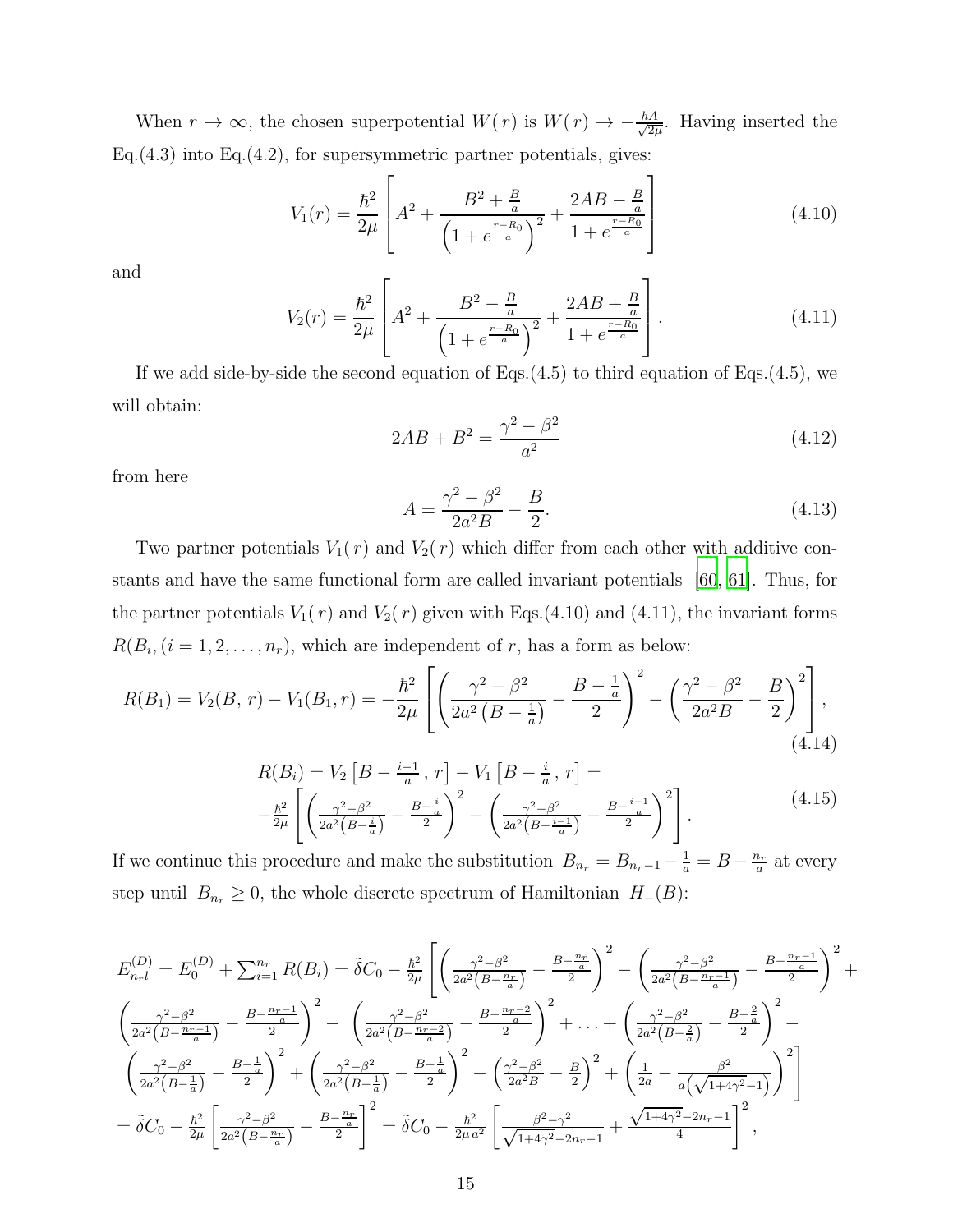and we obtain:

$$
E_{n_{r}l}^{(D)} = \tilde{\delta}C_{0} - \frac{\hbar^{2}}{2\mu a^{2}} \left[ \frac{\beta^{2} - \gamma^{2}}{\sqrt{1 + 4\gamma^{2} - 2n_{r} - 1}} + \frac{\sqrt{1 + 4\gamma^{2} - 2n_{r} - 1}}{4} \right]^{2}
$$
(4.16)

Thereby, if the parameters  $\beta$ ,  $\gamma$ ,  $\tilde{\delta}$  are considered into Eq.(4.16), the obtained expression for energy eigenvalue in *l*-state will be same with expression Eq.  $(3.17)$  which was obtained by NU method. It should be noted that the same conditions for  $n_r$  and  $V_0$  in Eqs.(3.14)-(3.16) obtained by NU method are also determined from the following inequalities  $B > 0, A < 0$ . Thus, the determined conditions for  $n_r$ ,  $V_0$  and  $E_{n_r l}^{(D)}$  $_{nrl}^{(D)}$ , i.e., if the conditions the Eqs.(3.14)-(3.16) and  $V_{eff,min} < E_{n_r l}^{D)} < V_l$  are satisfied respectively, there are the bound states in the system, and the energy spectrum of these states is limited number. According to the SUSY QM metod, knowing the ground state eigenvalues  $E_0^{(D)}$  and eigenfunctions  $u_0(r)$ , all energy eigenvalues  $E_{n,l}^{(D)}$  $n_{n_l}^{(D)}$  and eigenfunctions  $u_{n_l}(r)$  will be readily obtain. So, the obtained solution of hyper - radial Schrödinger equation by using the eigenfunction of the ground state is exactly equal with the solution obtained by using NU method.

#### V. RESULTS AND DISCUSSION

In this chapter, in order to analyze the present qualitative findings, the single particle energy levels, the effective potentials and normalized hyper - radial wave functions of neutron moving under the average potential field of the  ${}^{56}Fe$  nucleus in the form the generalized Woods-Saxon potential field, are calculated for various values of  $n_r$  and l quantum numbers by using the empirical values  $r_0 = 1.285$  fm and  $a = 0.65$  fm taken from Ref. [\[62\]](#page-20-4). Under these certain circumstances, the potential depth of mentioned potential is  $V_0 = (40.5 +$ 0.13A)  $MeV = 47.78 \; MeV$ , and the radius of the nucleus is  $R_0 = r_0 A^{\frac{1}{3}} = 4.9162 \; fm$ . Here A is the atomic mass number of  ${}^{56}Fe$  nucleus. The reduced mass consists of neutron mass  $m_n = 1.00866 u$  and <sup>56</sup>Fe core mass with is  $m_A = 56 u$ , and its value is  $\mu = \frac{m_A \cdot m_n}{m_A + m_n}$ 0.990814 u.

It would be noted that the dependent term on the orbital quantum number l is as  $\ell(l+1)$  in the energy spectrum expresion  $E_{n,l}^{(D)}$  $n_{n_l}^{(D)}$  the Eq (3.17), and  $l(l+1)$  is invariant for given N positive numbers because of the conversion  $l' = l \pm N$  and  $D' = D \mp 2N$ , i.e., $l'(l'+1) = l(l+1)$  based on the following conversion:  $\tilde{l}' = l' + \frac{D'-3}{2} = l \pm N + \frac{D \mp 2N-3}{2} = l \pm N + \frac{D-3}{2} \mp N = l + \frac{D-3}{2} = \tilde{l}$ . Therefore, when  $(n_r, l, D) \longrightarrow (n_r, l \pm N, D \mp 2N)$ , the others energy spectrum in high D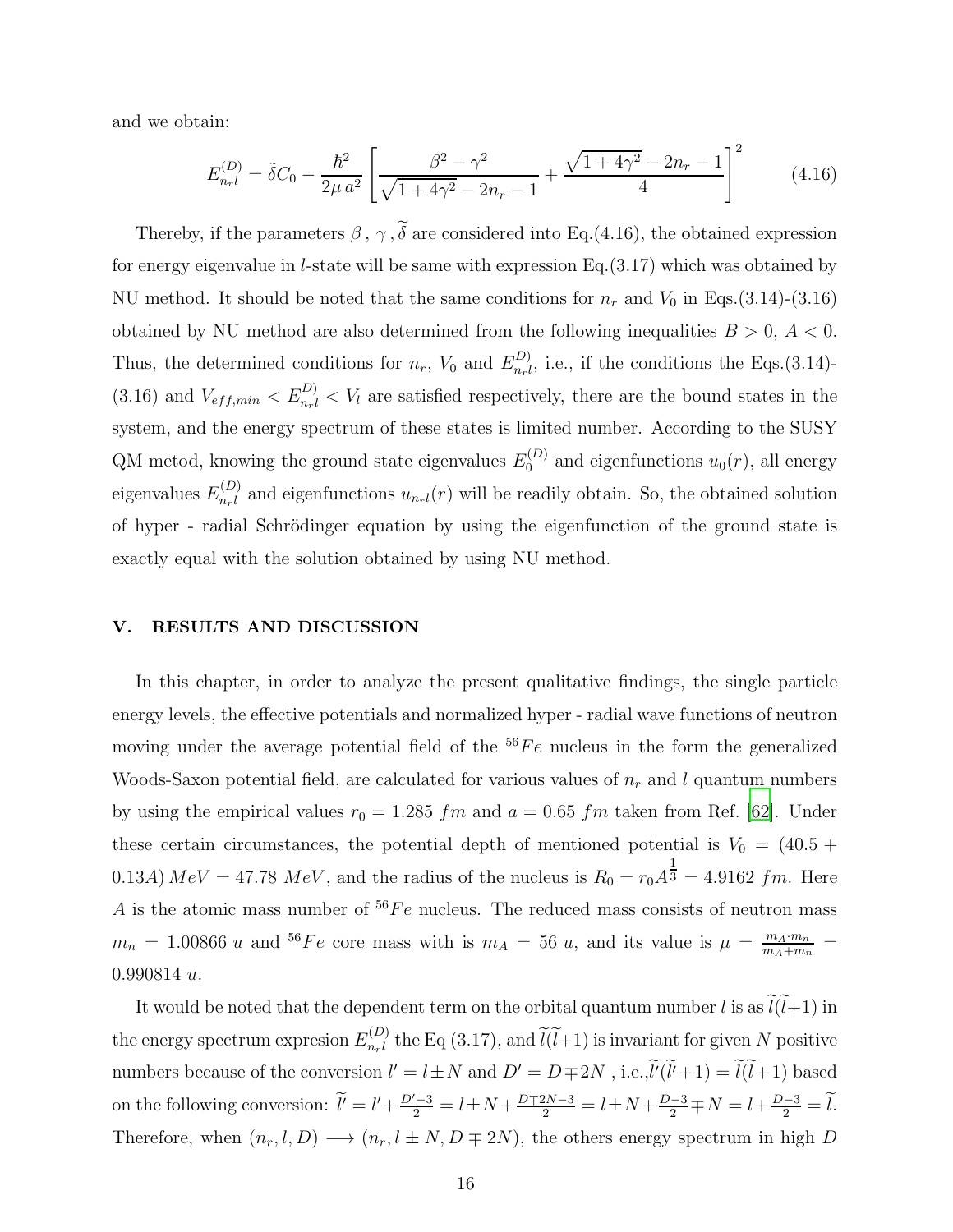dimension can be found as  $E_{n_r}^{(D)} = E_{n_r;\,l\pm N}^{(D \mp 2N)}$  with knowing the energy spectrum in certain dimensions. When  $D \geq 2, N$  is equal 1. Hence, it is sufficient to find the energy spectrum in  $D = 2$  and  $D = 3$ , because the energy spectrum in high D dimension can be determined by using the following relation:  $f_{n_{r}l}^{(D)}=E_{n_{r};\;l\pm1}^{(D\mp2)}$  $\prod_{n_r;\,l\pm 1}^{(D+2)}$ , i.e.,

$$
E_{n_r; l}^{(4)} = E_{n_r; l+1}^{(2)}, \quad E_{n_r; l}^{(6)} = E_{n_r; l+2}^{(2)}, \quad E_{n_r; l}^{(8)} = E_{n_r; l+3}^{(2)}, \quad \dots \tag{5.1}
$$

and

$$
E_{n_r; l}^{(5)} = E_{n_r; l+1}^{(3)}, \quad E_{n_r; l}^{(7)} = E_{n_r; l+2}^{(3)}, \quad E_{n_r; l}^{(9)} = E_{n_r; l+3}^{(3)}, \quad \dots \tag{5.2}
$$

In the case of  $D = 2$  and  $D = 3$ , the minimum point  $r_{min}$  of effective generalized Woods-Saxon potential and its minimum value  $V_{eff,min}$  , the value  $V_l = -V_0 + \frac{\hbar^2 \tilde{l}(\tilde{l}+1)}{2 \mu R_0^2}$  $\frac{2\mu(l+1)}{2\mu R_0^2}$   $(C_0 + C_1 + C_2),$ the bound state energies and the corresponding normalized hyper-radial wave functions are given for certain numbers l and  $n_r$  in the Table 1 and Table 2, respectively. Additionally, when  $D = 2$  and  $D = 3$ , the normalized hyper-radial wave functions of the bound state as a function of z are plotted for certain numbers l and  $n_r$  at  $W = 100 \; MeV$  in Fig. 1 and Fig. 2, respectively.

It seen from the Table 1 and Table 2 that when  $W = 100 \; MeV$  and  $W = 200 \; MeV$ , there are respectively bound states for  $n_r = 0$  in  $0 \le l \le 5$  and  $0 \le l \le 6$ , but there are not respectively bound states in  $l \geq 6$  and  $l \geq 7$  as well as when  $n_r \geq 1$ , there are not bound states in any l. Furthermore, it seen also from the Table 1 and Table 2 that while the value of W increases, the minimum point of potential  $r_e$  gets closer to  $R_0$ . Besides, while the orbital quantum number l increases, the energy of bound states  $E_{n,l}^{(D)}$  $n_{r}$ l also increase in the setted same value of the radial quantum number  $n_r$  and D parameter as well as the increasing of D dimension leds to the increasing of bound state energies, i.e., $E_{01}^{(3)} > E_{0l}^{(2)}$ ,  $E_{02}^{(3)} > E_{02}^{(2)}$ ,  $E_{03}^{(3)} > E_{03}^{(2)}$ .

It means that, in both cases, there is occurring the pushing force at the expense of the additional centrifugal potential as  $V_l(r) = \frac{\hbar^2 l(\tilde{l}+1)}{2\mu r^2}$ . Therefore, both the number and value of the energy bound state must increase in order to compensate for this potential [\[19,](#page-18-11) [63\]](#page-20-5). It ought to be noted that the inequality (3.14) and (3.16) are satisfied, but the inequality (3.15) are not satisfied for  $n_r = 1$  and  $1 \leq l \leq 5$  case in  $W = 100 \; MeV$  value in Table 1. It means any of these findings for  $n_r = 1$  and  $1 \leq l \leq 5$  cannot be considered as a physical and are only the mathematical results. It has also been determined that when  $W = 200 \; MeV$ , there are not bound states for  $n_r = 1$  and  $0 \le l \le 6$ . Hence, in  $W = 100 \; MeV$ , and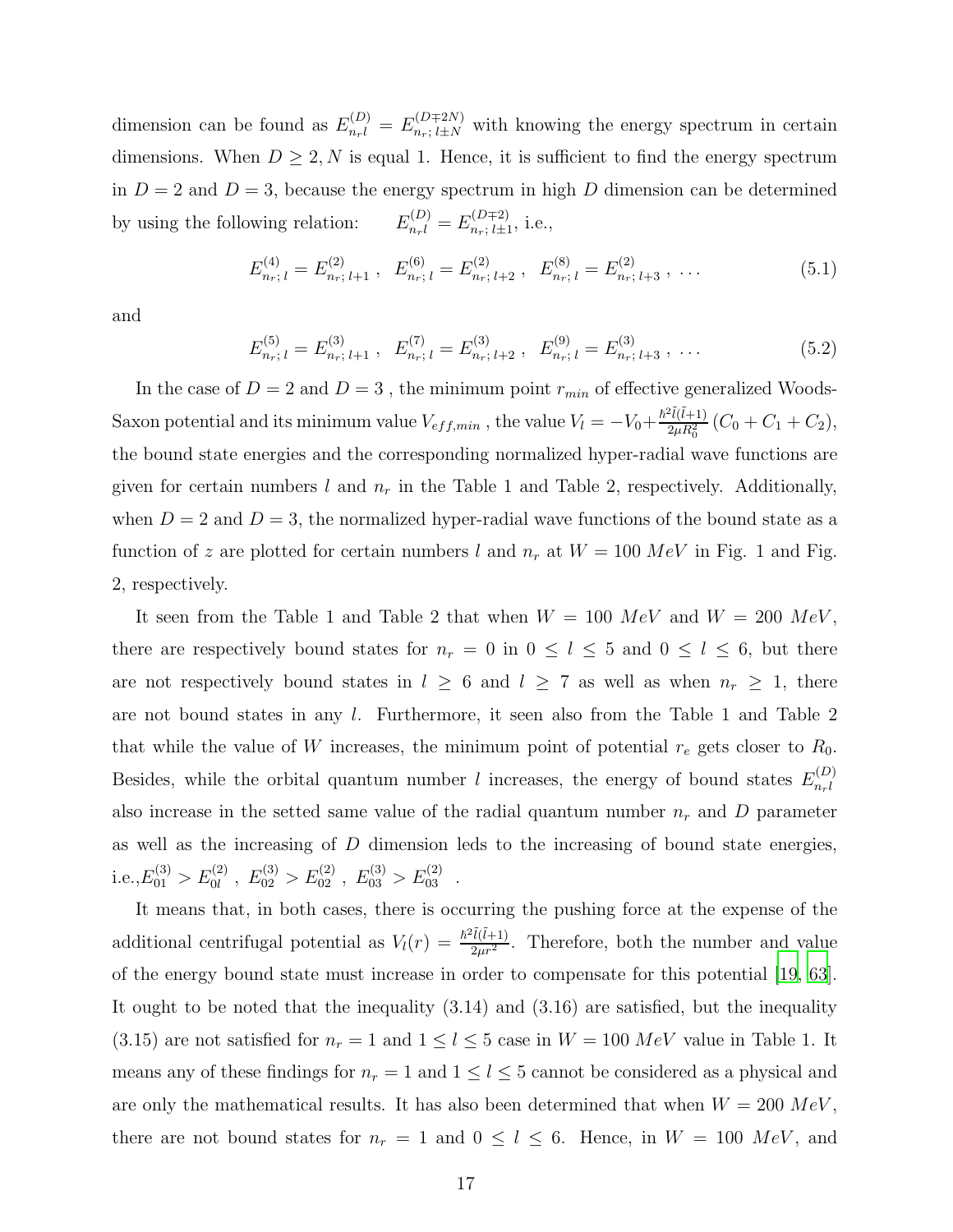$W = 200 \; MeV$ , the non-obtaining bound states of hyper-radial Schrödinger equation for the generalized Woods-Saxon potential in  $n_r = 1$  and  $1 \le l \le 5$ , and  $n_r = 1$  and  $0 \le l \le 6$ , cases can only be eliminated by using the spin and pseudospin symmetry [\[52](#page-19-14)[–57](#page-19-15)] in this type potentials.

#### VI. CONCLUSION

To conclude, an analytical study of the hyper-radial Schrödinger equation have been performed for the generalized Woods-Saxon potential by using the improved approximation scheme to the centrifugal term for any  $l$ -states. There the energy eigenvalues of the bound states and corresponding eigenfunctions have been analytically found via both of NU and SUSY QM methods within the Pekeris approximation. The same expressions were obtained for the energy eigenvalues as well as the expression of hyper-radial wave functions transformed each other was shown by using mentioned methods. The energy eigenvalues depending on  $V_0$ ,  $W$ ,  $R_0$ ,  $a$  and  $D$  parameters have a finite number energy spectrum for the generalized Wood-Saxon potential, so it puts some limitation on the potential parameters during the solution of the bound states within the framework of quantum mechanics. In this way, if the parameters  $V_0$ ,  $n_r$  and energy eigenvalues  $E_{n_r l}^{(D)}$  $n_r^{(D)}$  satisfy the conditions in Eqs.(3.14) - (3.16) and  $V_{eff,min} < E_{n,l}^{(D)} < V_l$  respectively, it means there are the bound states in system. It ought to be noted that the same limiting conditions were obtained for  $V_0$  and  $n_r$  thanks to both methods. Since there is the practical interest for the energy spectrum in various potential, investigating the features of eigenvalues is very important and actual with regard to arbitrary parameter of system. For illustration, the bound state energies and corresponding normalized hyper-radial wave functions of neutron moving under the generalized Woods-Saxon potential field, have been calculated and analyzed for some  $l$  and  $n_r$  values.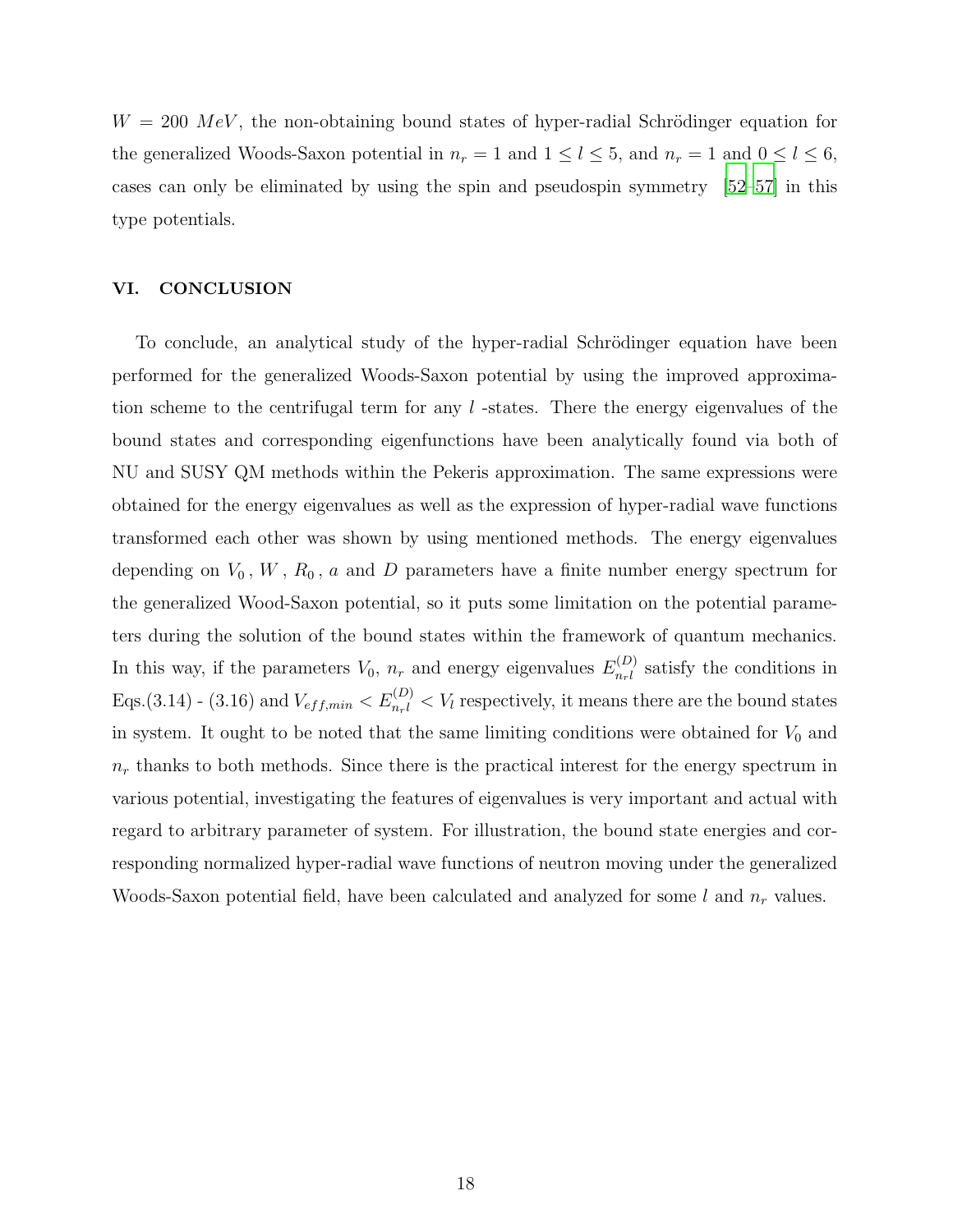- <span id="page-18-1"></span><span id="page-18-0"></span>[1] R.D. Woods and D.S. Saxon, Phys. Rev. 95 (1954) 577.
- [2] A. Bohr and B. Mottelson, Nuclear Structure (World Scientific, Singapore 1998).
- [3] J.M.G. Gomez, K. Kar, V.K.B. Kota, R.A. Molina and J. Retamosa, Phys. Lett. B 567 (2003) 251.
- <span id="page-18-2"></span>[4] S.E. Massen and C.P. Panos, Phys. Lett. A 246 (1998) 530.
- [5] H. Koura, M. Yamada, Nucl. Phys. A 671 (2000) 96.
- <span id="page-18-3"></span>[6] M.E. Brandan and G.R. Satchler, Phys. Rep. 285 (1997) 143.
- [7] G.R. Satchler, Phys. Rep. 199 (1991) 147.
- [8] D.T. Khoa, G.R. Satchler and W. von Oertzen, Phys. Rev. C 56 (1997) 954.
- [9] I. Boztosun, Phys. Rev. C **66** (2002) 024610.
- <span id="page-18-4"></span>[10] Y. Kucuk, I. Boztosun, T. Topel, Phys. Rev. C 80 (2009) 054602.
- <span id="page-18-5"></span>[11] A.K. Zaichenko and V.S. Olkhovsky, Theor. and Math. Phys. 27 (1976) 475.
- <span id="page-18-9"></span>[12] H. Fakhri and J. Sadeghi, Mod. Phys. Lett. A 19 (2004) 615.
- [13] C. Berkdemir, A. Berkdemir and R. Sever, Phys. Rev. C 72 (2005) 027001.
- [14] B. Gönül and K. Köksal, Phys. Scr. **76** (2007) 565.
- <span id="page-18-6"></span>[15] O. Bayrak and E. Aciksoz, Phys. Scr. 90 (2015) 015302.
- <span id="page-18-7"></span>[16] S. Flügge, Practical Quantum Mechanics, Vol. 1 (Springer, Berlin, 1994).
- <span id="page-18-8"></span>[17] N. Rosen and P.M. Morse, Phys. Rev. 42 (1932) 210.
- <span id="page-18-11"></span><span id="page-18-10"></span>[18] L.D. Landau and E.M. Lifshitz, Quantum Mechanics (Pergamon Press, London, 1958).
- [19] W. Greiner , Quantum Mechanics, 4th. edn. (Springer, Berlin, 2001).
- <span id="page-18-12"></span>[20] A.F. Nikiforov and V. B. Uvarov, Special Functions of Mathematical Physics (Birkhäuser, Basel, 1988).
- <span id="page-18-13"></span>[21] F. Cooper, A. Khare and U. Sukhatme, Phys. Rep. 251 (1995) 267.
- <span id="page-18-14"></span>[22] D.A. Morales, Chem. Phys. Letters, 394 (2004) 68.
- <span id="page-18-15"></span>[23] H. Ciftci, R.L. Hall and N. Saad, J. of Phys. : Math. Gen. 36 (2003) 11807.
- [24] H. Ciftci, R.L. Hall and N. Saad, J. of Phys. : Math. Gen. 38 (2005) 1147.
- [25] H. Ciftci, R.L. Hall and N. Saad, Phys. Lett. A: 340 (2005) 388.
- [26] O. Bayrak, I. Boztosun and H. Ciftci, Int. J. Quant. Chem. 107 (2007) 540.
- [27] O. Bayrak and I. Boztosun, J. Phys. A 39 (2006) 6955.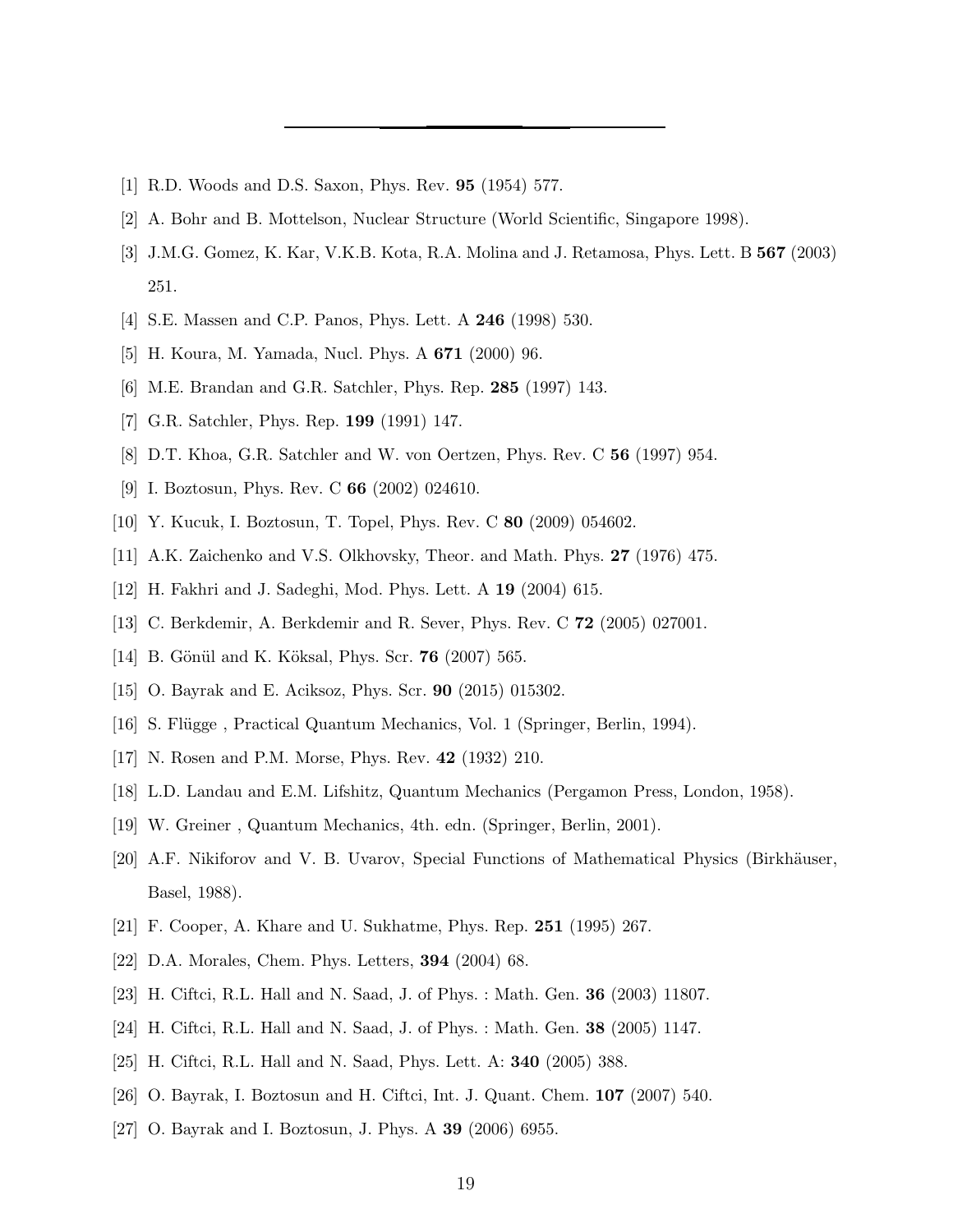- <span id="page-19-10"></span><span id="page-19-0"></span>[28] O. Bayrak, G. Kocak and I. Boztosun, J. Phys. A: Math. Gen. 39 (2006) 11521.
- <span id="page-19-1"></span>[29] H. Ciftci, O. Ozer and P. Roy, Chin. Phys. B  $21$  (2012) 010303.
- <span id="page-19-2"></span>[30] G. Levai and B.W. Williams, J. Phys. A: Math. Gen. 26 (1993) 3301.
- <span id="page-19-3"></span>[31] P. Amore, A. Aranda and A. De Pace, J. Phys. A: Math. Gen. 37 (2004) 3515.
- [32] V.H. Badalov, H.I. Ahmadov and S.V. Badalov, News of Baku University, 2 (2008) 157.
- <span id="page-19-11"></span>[33] V.H. Badalov, H.I. Ahmadov and A.I. Ahmadov, Int. J. Mod. Phys. E 18 (2009) 631.
- <span id="page-19-12"></span>[34] V.H. Badalov, H.I. Ahmadov and S.V. Badalov, Int. J. Mod. Phys. E 19 (2010) 1463.
- [35] V.H. Badalov, Journal of Qafqaz University, 2 (2014) 178.
- [36] H.I. Ahmadov, C. Aydin, N.Sh. Huseynova and O. Uzun, Int. J. Mod. Phys. E 22 (2013) 1350072.
- [37] A.I. Ahmadov, C. Aydin and O. Uzun, Int. J. Modern. Phys. A 29 (2014) 1450002.
- [38] H.I. Ahmadov, Sh.I. Jafarzade and M.V. Qocayeva, Int. J. Mod. Phys. A 30 (2015) 1550193.
- [39] H.I. Ahmadov, M.V. Qocayeva and N.Sh. Huseynova, Int. J. Mod. Phys. E 26 (2017) 1750028.
- [40] S.M. Ikhdair, R. Sever, Int. J. Theor. Phys. 46 (2007) 2384.
- [41] S.M. Ikhdair, R. Sever, Int. J. Mod. Phys. C 19 (2008) 1425.
- <span id="page-19-4"></span>[42] S.M. Ikhdair, R. Sever, Int. J. Mod. Phys. C 19 (2008) 221.
- [43] S.M. Ikhdair, R. Sever, Int. J. Mod. Phys. E 17 (2008) 1107.
- <span id="page-19-5"></span>[44] Editorial Note to Phys. Rev. C 72 (2005) 027001; Phys. Rev. C 74 (2006) 039902 (E).
- <span id="page-19-6"></span>[45] S.M. Ikhdair and R. Sever, Ann. Phys. 16 (2007) 218.
- [46] A. Arda and R. Sever, Int. J. Mod. Phys. C 20 (2009) 651.
- [47] A. Arda and R. Sever, Int. J. Mod. Phys. A 24 (2009) 3985.
- <span id="page-19-7"></span>[48] S.M. Ikhdair, B.J. Falaye, M. Hamzavi and , Chin. Phys. Lett. 30 (2013) 020305.
- <span id="page-19-8"></span>[49] C.L. Pekeris, Phys. Rev. **45** (1934) 98.
- <span id="page-19-9"></span>[50] R.L. Greene and C. Aldrich, Phys. Rev. A 14 (1976) 2363.
- <span id="page-19-13"></span>[51] V.H. Badalov, Int. J. Mod. Phys. E 25 (2016) 1650002.
- <span id="page-19-14"></span>[52] K.T. Hecht and A. Adler, Nucl. Phys. A 137 (1969) 129.
- [53] A. Arima, M. Harvey and K. Shimizu, Phys. Lett. B 30 (1969) 517.
- [54] J.N. Ginocchio, Phys. Rev. Lett. 78 (1997) 436.
- [55] S.-G. Zhou, J. Meng and P. Ring, Phys. Rev. Lett. 91 (2003) 262501.
- [56] J.N. Ginocchio, Phys. Rep. 414 (2005) 165.
- <span id="page-19-15"></span>[57] H. Liang, J. Meng, S.-G. Zhou, Phys. Rep. 570 (2015) 1.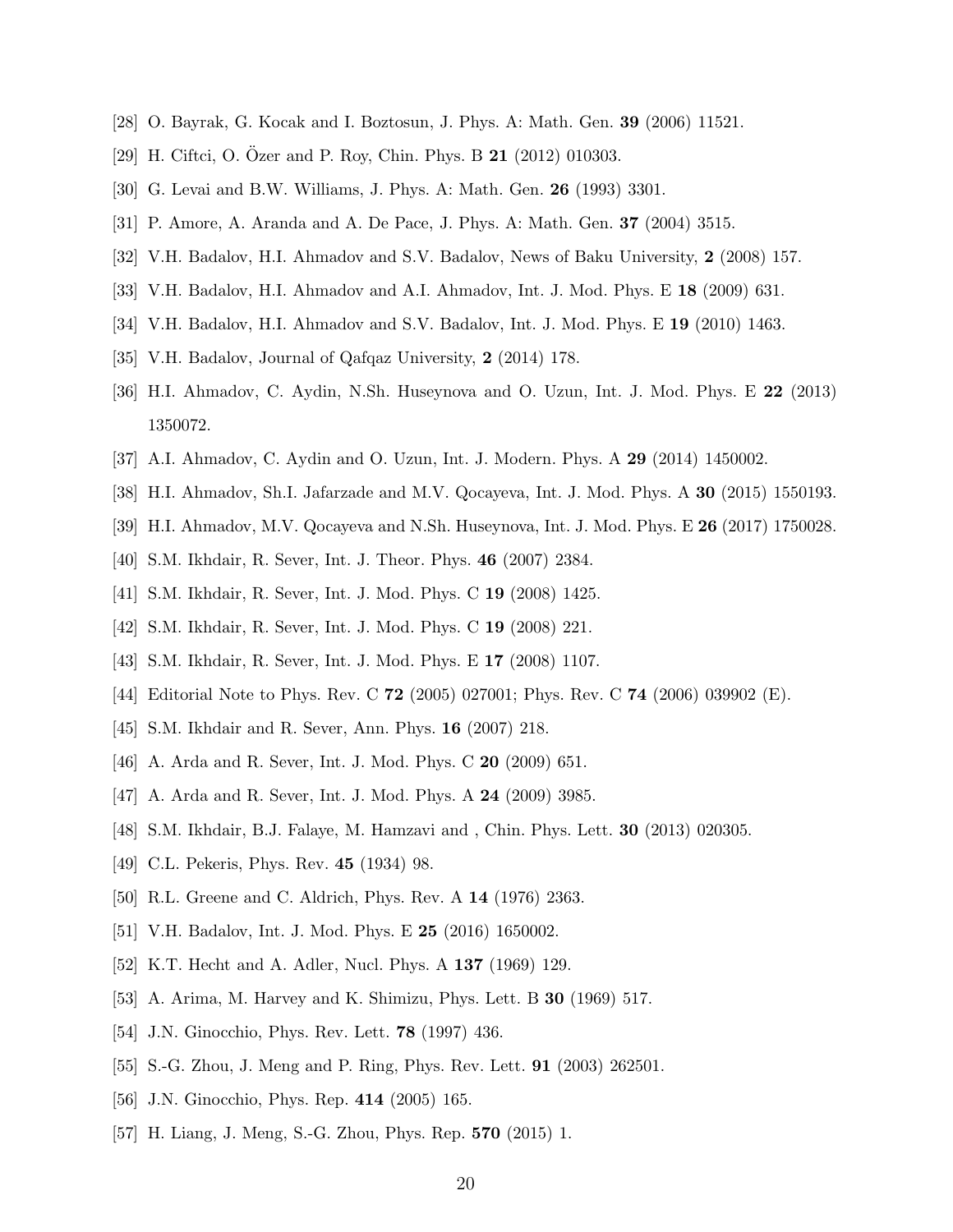- <span id="page-20-0"></span>[58] J. Avery, Hyperspherical Harmonics. Applications in Quantum Theory (Kluwer, Dordrecht, 1989).
- <span id="page-20-1"></span>[59] H. Bateman and A. Erdelyi, Higher Transcendental functions, Vol. 2. (McGraw-Hill, New York, 1953).
- <span id="page-20-3"></span><span id="page-20-2"></span>[60] L.E. Gendenshtein, JETP Lett. 38 (1983) 356.
- <span id="page-20-4"></span>[61] L.E. Gendenshtein, I.V. Krive, Sov. Phys. Usp. 28 (1985) 645.
- <span id="page-20-5"></span>[62] C.M. Perey, F.G. Perey, J.K. Dickens and R.J. Silva, Phys. Rev. 175 (1968) 1460.
- [63] L.E. Ballentine, Quantum Mechanics (World Scientific Publishing, Singapore, 1998).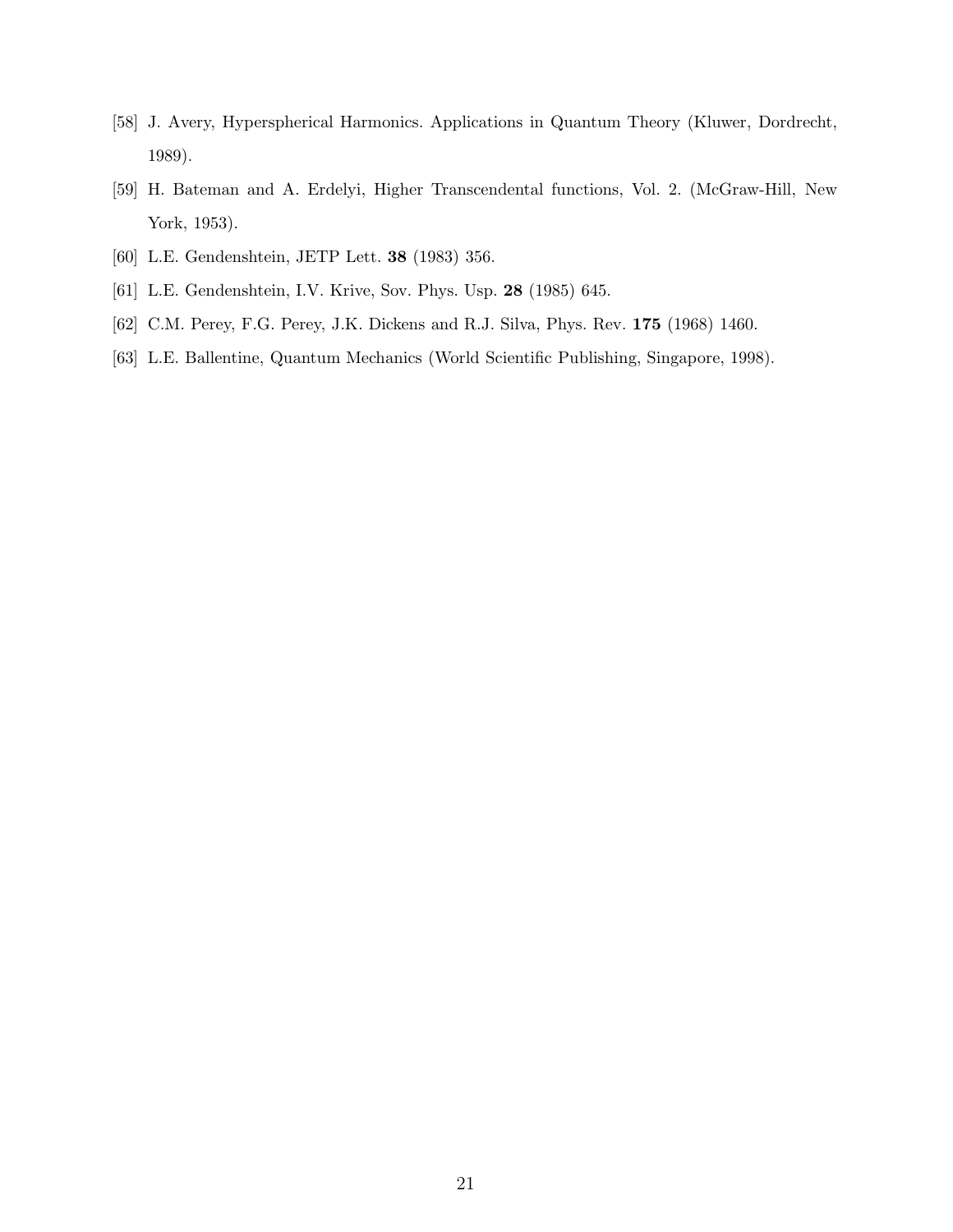

FIG. 1: The normalized hyper-radial wave functions  $u_{n+l}(z)$  as a function of z and several quantum numbers l for  $V_0 = 47.78 MeV$ ,  $R_0 = 4.9162 fm$ ,  $a = 0.65 fm$ ,  $D = 2$ ,  $n_r = 0$ .



FIG. 2: The normalized hyper-radial wave functions  $u_{n+l}(z)$  as a function of z and several quantum numbers *l* for  $V_0 = 47.78MeV$ ,  $R_0 = 4.9162fm$ ,  $a = 0.65fm$ ,  $D = 3$ ,  $n_r = 0$ .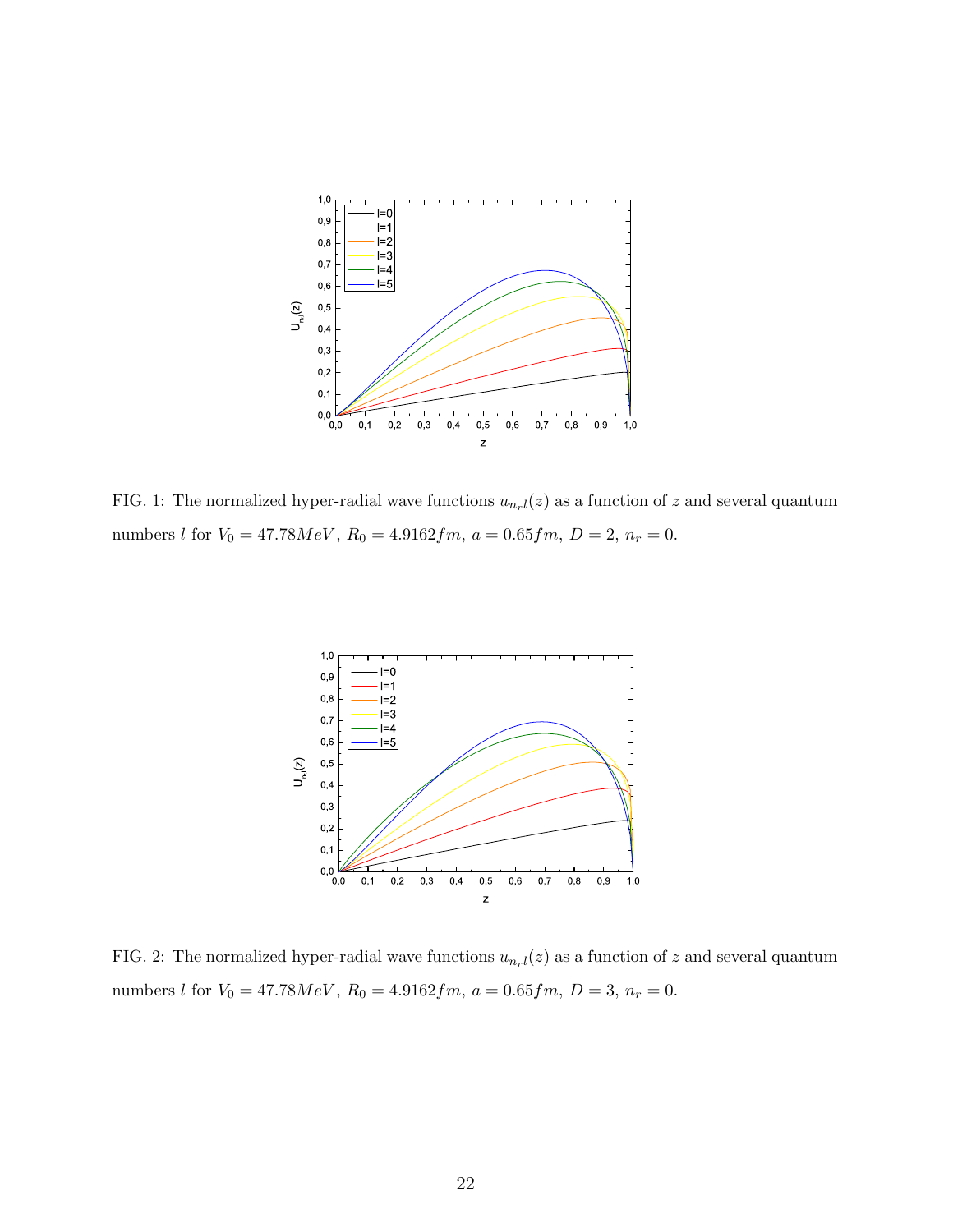| $n_r$    |                 | W, MeV     | $r_{min}, fm$ | $V_{effmin}, MeV$        | $E_{n_{r}l}^{(D)}, MeV$       | $V_l, MeV$                    | $u_{n_r}$ $l(z)$                                                                                      |
|----------|-----------------|------------|---------------|--------------------------|-------------------------------|-------------------------------|-------------------------------------------------------------------------------------------------------|
|          | 0 <sup>0</sup>  | 100        | 4.240031608   | $-54.89115601$           |                               |                               | $-48.28466604\left[-48.27312422\left[0.2193602109z^{0.9767738828}(1-z)^{0.01519140062}\right.\right]$ |
|          | 0 <sup>1</sup>  | 100        | 4.240031608   | $-53.71581608$           |                               |                               | $-46.38731403\bigl[-46.30062733\bigl(0.3721331375z^{0.9806163276}(1-z)^{0.04163292552}\bigr]$         |
| $1\vert$ | $\mathbf 1$     | 100        | 4.240031608   | $-53.71581608$           |                               | -23068.47035 -46.30062733     | Unbound                                                                                               |
|          | $0\vert 2$      | 100        | 4.240031608   | -50.18979628             |                               | $-41.03113420$ $-40.38313667$ | $0.6597273740z^{1.045547623}(1-z)^{0.1138275476}$                                                     |
|          | 1 2             | 100        | 4.240031608   | -50.18979628             |                               | $-1016.893447$ $-40.38313667$ | Unbound                                                                                               |
|          | 0 <sup>3</sup>  | 100        | 4.240031608   | -44.31309661             |                               | -32.88286462 - 30.52065223    | $0.9860130431z^{1.027256859}(1-z)^{0.2173302481}$                                                     |
|          | $1\overline{3}$ | 100        | 4.240031608   | $-44.31309661$           |                               | -218.3838905 -30.52065223     | Unbound                                                                                               |
|          | 0 <sup>14</sup> | 100        | 4.240031608   | $-36.08571707$           |                               | $-22.45213564$ $-16.71317402$ | $1.359442712z^{1.079307764}(1-z)^{0.3387484872}$                                                      |
|          | 1 4             | 100        | 4.240031608   | $-36.08571707$           |                               | -71.52563286 -16.71317402     | Unbound                                                                                               |
|          | $0\vert 5$      | 100        | 4.240031608   | $-25.50765766$           | $-9.98007814$                 | 1.03929797                    | $1.788974091z^{1.150936539}(1-z)^{0.4693958088}$                                                      |
|          | $1\,$ 5         | 100        | 4.240031608   | $-25.50765766$           | $-15.77873438$                | 1.03929797                    | Unbound                                                                                               |
|          | 0 <sub>6</sub>  | 100        | 4.240031608   | -12.57891838             | 4.45561004                    | 22.73676374                   | Unbound                                                                                               |
|          | 0 <sup>0</sup>  | 200        |               | 4.599510648 -76.99336041 |                               | -59.34650380 -48.20458910     | $1.747348676z^{1.085457023}(1-z)^{0.4719985004}$                                                      |
|          | 1 0             | 200        | 4.599510648   | -76.99336041             |                               | -64.91459392 -48.20458910     | Unbound                                                                                               |
|          | 0 1             | 200        | 4.599510648   | -75.99456066             |                               | -58.16160295 -46.50623270     | $1.781805687z^{1.090041485}(1-z)^{0.4827516215}$                                                      |
|          | 1 1             | <b>200</b> | 4.599510648   | -75.99456066             |                               | -61.50356910 -46.50623270     | Unbound                                                                                               |
|          | $0\vert 2$      | 200        | 4.599510648   | -72.99816142             |                               | -53.74780856 -41.41116348     | $1.826628107z^{1.095871056}(1-z)^{0.4966600632}$                                                      |
|          | 1 2             | 200        |               | 4.599510648 -72.99816142 |                               | -51.14073127 -41.41116348     | Unbound                                                                                               |
|          | 0 <sup>3</sup>  | <b>200</b> | 4.599510648   | $-68.00416269$           |                               | -46.81924259 - 32.91938145    | $1.927039632z^{1.109380285}(1-z)^{0.5271885085}$                                                      |
|          | $1 \vert 3$     | 200        | 4.599510648   | $-68.00416269$           |                               | -36.27696168 - 32.91938145    | Unbound                                                                                               |
|          | 0 <sub>1</sub>  | 200        | 4.599510648   | $-61.01256446$           |                               | -37.35316172 -21.03088661     | $2.077111816z^{1.130092659}(1-z)^{0.5712826715}$                                                      |
|          | 1 4             | 200        | 4.599510648   | $-61.01256446$           | $-18.70310516$ $-21.03088661$ |                               | Unbound                                                                                               |
|          | $0\vert 5$      | 200        | 4.599510648   | $-52.02336675$           | $-25.51726932$                | $-5.74567896$                 | $2.282942428z^{1.159069026}(1-z)^{0.6287550789}$                                                      |
|          | $1\overline{5}$ | <b>200</b> | 4.599510648   | $-52.02336675$           | 0.19801712                    | $-5.74567896$                 | Unbound                                                                                               |
|          | 0 <sub>0</sub>  | 200        | 4.599510648   | $-41.03656954$           | $-10.78664839$                | 12.93624150                   | $2.511668721z^{1.191311742}(1-z)^{0.6887228640}$                                                      |
|          | $1\,6$          | 200        | 4.599510648   | $-41.03656954$           | 22.67135873                   | 12.93624150                   | Unbound                                                                                               |
|          | 0 7             | 200        | 4.599510648   | $-28.05217283$           | 4.69258483                    | 35.01487477                   | Unbound                                                                                               |

TABLE I: Calculated the bound state energies and corresponding normalized hyper-radial wave functions for  $V_0 = 47.78 MeV$ ,  $R_0 = 4.9162 fm$ ,  $a = 0.65 fm$ ,  $D = 2$  in different values of  $n_r$  and l.